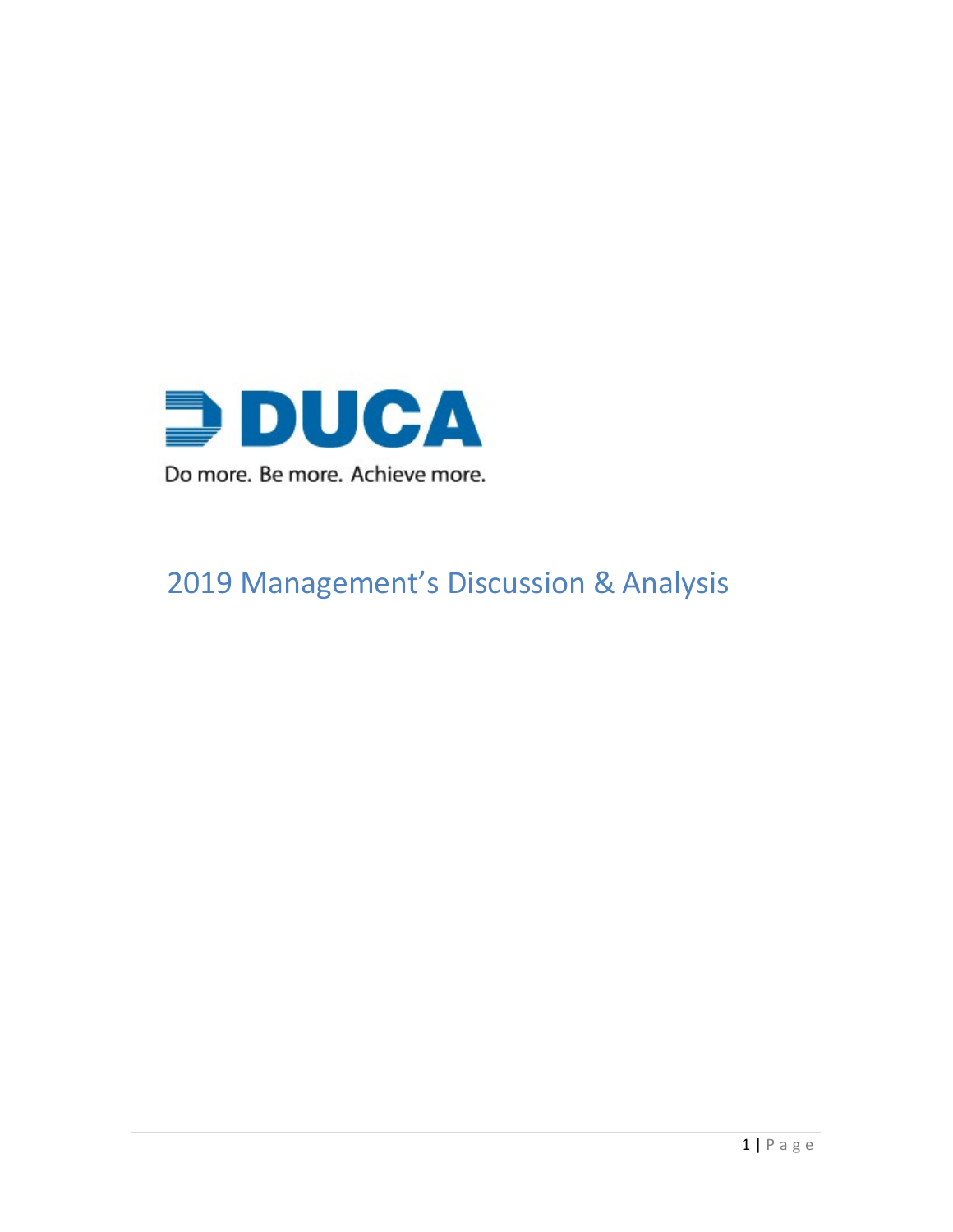# Management's Discussion & Analysis

This Management Discussion & Analysis ("MD&A") is provided to assist Members with interpreting DUCA's results of operations and financial condition for the fiscal year ended December 31, 2019, as compared to December 31, 2018. The MD&A should be read in conjunction with the audited financial statements, which have been prepared in accordance with International Financial Reporting Standards ("IFRS"). Effective January 1, 2019, DUCA adopted a new standard, IFRS 16: Leases ("IFRS 16"). Comparative periods have not been restated. The reclassifications and the adjustments arising from the new leasing rules are therefore recognized in the opening balance sheet on January 1, 2019. Accordingly, certain prior year figures may not be comparable. All amounts in the MD&A are expressed in Canadian dollars.

### **Caution Regarding Forward-LookingStatements**

This MD&A may include forward-looking statements which by their very nature require management to make assumptions and involve inherent risks and uncertainties. Forward-looking statements are typically identified by the words "believe", "expect", "anticipate", "intend", "estimate", "may increase", "may impact", and other similar expressions, or future or conditional verbs such as "will", "should", "would" and "could". Several important factors, many of which are beyond management's control, could cause actual future results, conditions, actions or events to differ materially from the targets, projections, expectations, estimates or intentions expressed in forward-looking statements. These factors include, but are not limited to, changes in general economic conditions in Canada, particularly those in Ontario; legislative or regulatory developments; changes in accounting standards or policies; and DUCA's success in anticipating and managing the risks inherent in these factors. Readers are cautioned that the foregoing list is not exhaustive. Undue reliance should not be placed on forward-looking statements as actual results may differ materially from expectations. DUCA does not undertake to update any forward-looking statements contained in this annual report.

DUCA uses several financial measures to assess its performance. Some of these measures are not calculated in accordance with IFRS, are not defined by IFRS and do not have standardized meanings that would ensure consistency and comparability between companies using these measures. They are therefore unlikely to be comparable to similar measures presented by other credit unions and financial institutions and should not be viewed in isolation from or as a substitute for IFRSresults.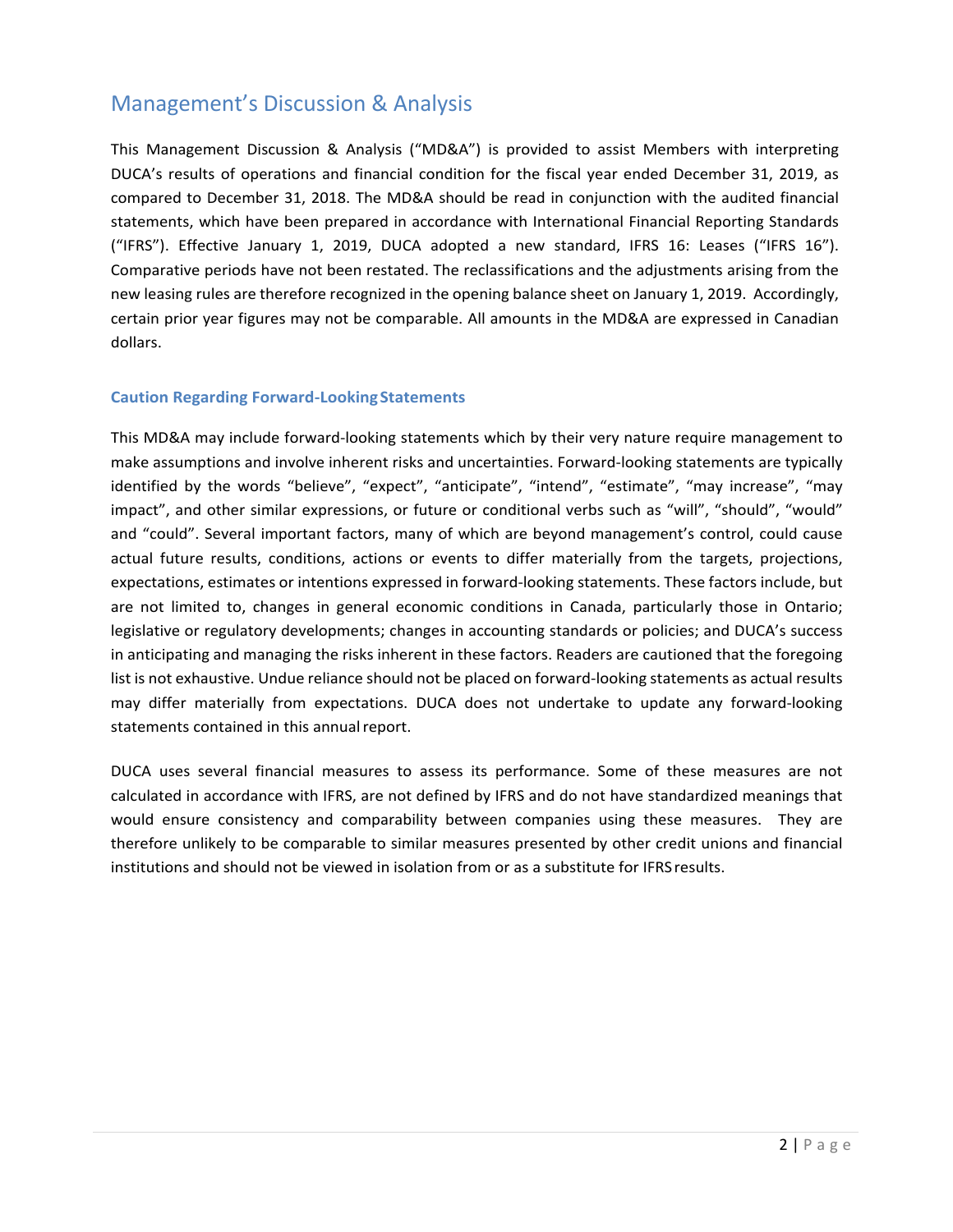- Comprehensive income for the year ended December 31, 2019 was \$12.0 million compared to \$11.0 million for the year ended December 31, 2018.
- Income before patronage, tax and other comprehensive income for the year ended December 31, 2019 was \$11.9 million compared to \$16.1 million for the year ended December 31, 2018.
- Interest and investment revenue of \$138.1 million for the year ended December 31, 2019 was up by \$26.3 million or 23.5% year-over-year. Interest expense of \$89.1 million for the year ended December 31, 2019 was up by \$27.0 million or 43.4% year-over-year. Net interest income of \$49.0 million was flat compared to the prior year.
- The recovery of credit losses of \$(0.5) million was essentially flat year-over-year.
- Non-interest expense of \$54.9 million was \$14.0 million or 34.1% higher than the prior year.
- During 2019, DUCA recorded a tax refund totaling \$2.7 million relating to certain tax rate adjustments from prior years.
- Return on average equity ("ROE") was 5.8% for the year ended December 31, 2019 compared with 7.2% for 2018.
- Total assets were \$4.056 billion at December 31, 2019 compared with \$3.374 billion at the end of 2018 and up 20.2% year-over-year.
- Assets under administration, which include off-balance sheet wealth management assets, were \$4.373 billion compared with \$3.597 billion in 2018, up 21.6% year-over-year.
- Member loans increased to \$3.496 billion, up 16.6% from \$2.998 billion at the end of 2018.
- Member deposits increased to \$2.980 billion, up 17.4% from to \$2.539 billion at the end of 2018.
- Securitization balances decreased to \$583.2 million down 7.9% from \$633.4 million at the end of 2018.
- DUCA returned \$1.4 million to its Members in the form of a patronage return in 2019. Cumulatively, since 1998, DUCA has returned over \$75.6 million to its Members in Class A dividends and patronage returns.
- DUCA has paid \$3.9 million in dividends to holders of Class B Series 1 investment shares, cumulatively since 2017.
- The Leverage ratio was 7.3% at December 31, 2019 compared with 5.4% at the end of 2018. The regulatory minimum requirement is 4.0%.
- The Risk-Weighted capital ratio was 16.5% at December 31, 2019 compared with 11.8% at December 31, 2018. The regulatory minimum requirement is 8.0%.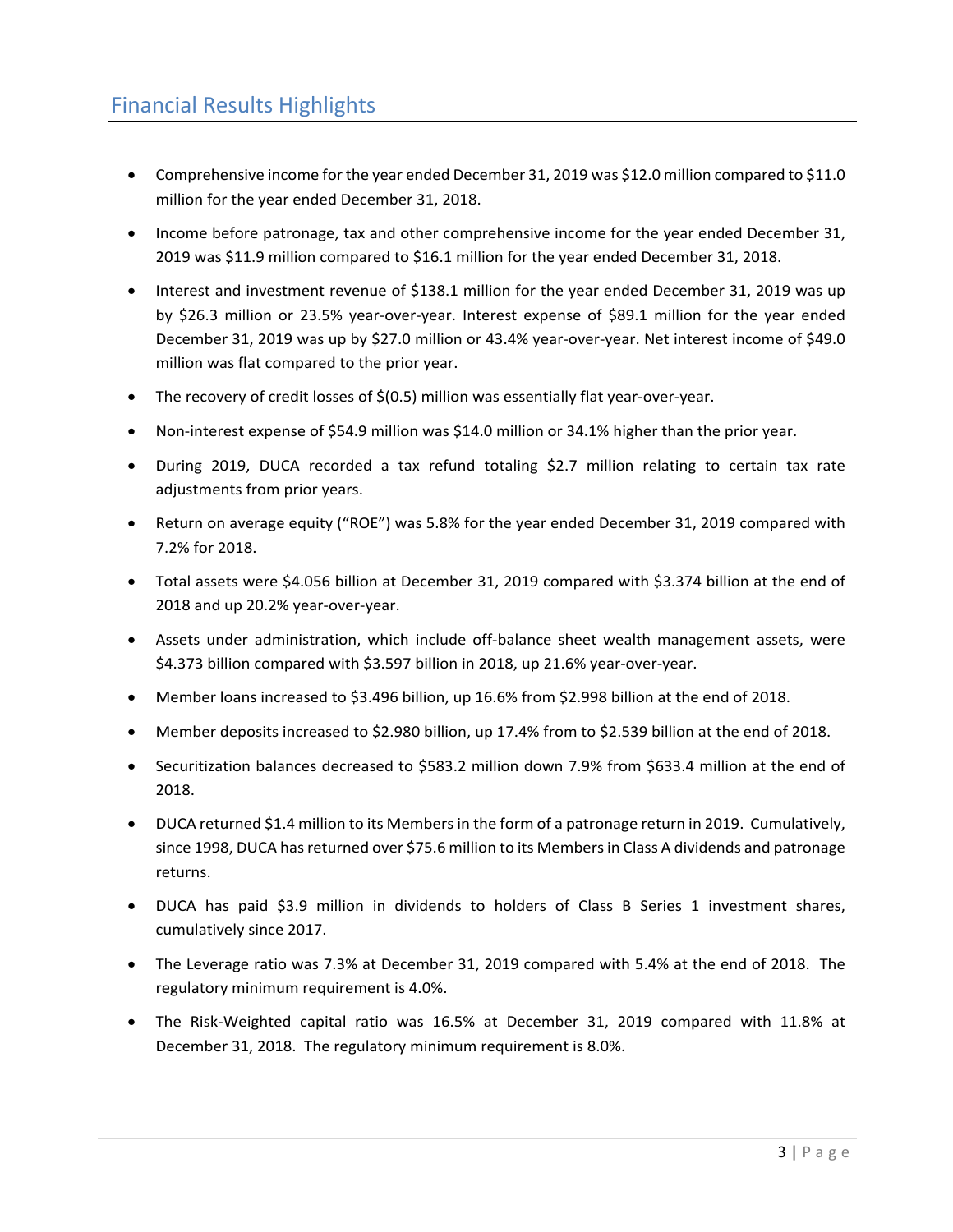





The **Risk Weighted Capital Ratio** is the ratio of regulatory capital divided by risk weighted assets, expressed as a percent. Risk weighted assets is the sum of the absolute value of assets in specified categories multiplied by a corresponding percent, varying between 0% and 100% depending on the risk attributed to each category.

The Financial Services Regulatory Authority of Ontario ("FSRA") requires a minimum risk weighted capital ratio of 8.0%. DUCA's Board of Directors has established a minimum ratio of 10.5% (2018 - 10.5%). This was 16.5% in 2019 compared with 11.8% in the prior year. The increase from 2018 is a result of \$109.1 million Class B Series 4 shares raised by the Credit Union in 2019.

The **Leverage Ratio** is the ratio of regulatory capital divided by total assets.

FSRA requires a minimum capital ratio of 4.0%. DUCA's Board of Directors has established a minimum Leverage ratio of 5.0% for 2019 (2018: 4.75%). The leverage ratio was 7.3% at December 31, 2019 compared with 5.4% in 2018. The increase from 2018 is a result of \$109.1 million Class B Series 4 shares raised by the Credit Union in 2019 combined with an increase in retained earnings.

The **Internal Liquidity Ratio ("ILR")** is the ratio of total unencumbered liquid assets divided by total deposits and borrowings.

In 2019, DUCA's policy required the liquidity ratio to be a minimum of 10.0% (2018 - range of 10.0% - 20.0%). In 2019, ILR was 12.2% (2018 - 16.7%)

FSRA requires the Credit Union to comply with additional liquidity metrics which are discussed on pages 18 - 19.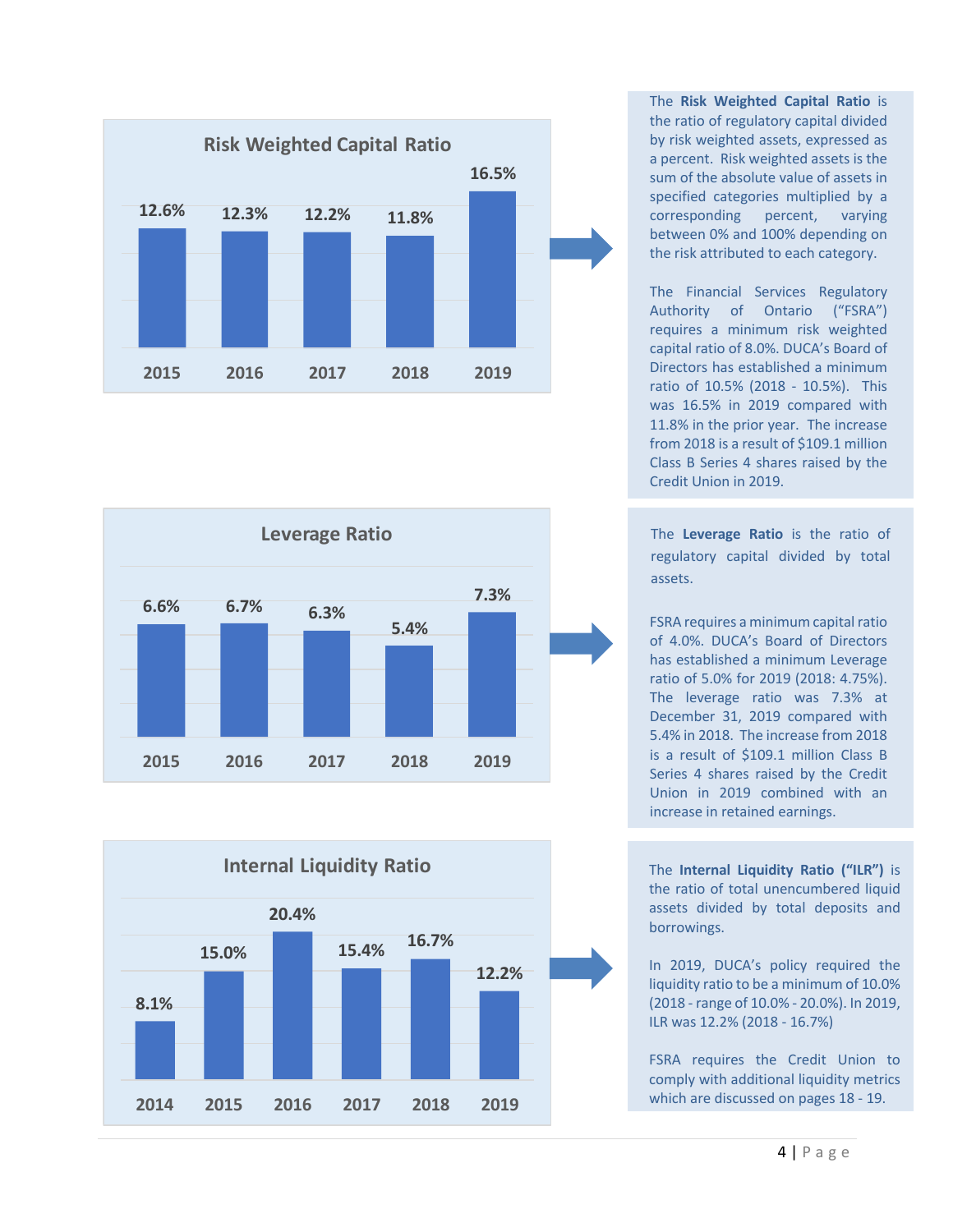

The **Cost Efficiency Ratio ("CER")** (or **Expense-to-Revenue Ratio**) is a measure of operational efficiency. It is calculated as non-interest expense divided by total revenue, expressed as a percentage. DUCA's CER was 82.7% for the year

ended December 31, 2019, up from 72.1% in the prior year.

Net interest income and non-interest income increased by \$9.6 million to \$66.4 million and operating expenses increased by \$14.0 million to \$54.9 million. The increase in non-interest expense was focused on investment to support planned growth and development of the Credit Union.



The **Return on Equity** (ROE) is calculated as net income as a percentage of average Members' equity.

DUCA's ROE was 5.8% during 2019 compared to 7.2% in 2018 primarily due to higher level of capital as a result of the Class B Series 4 shares issued in 2019.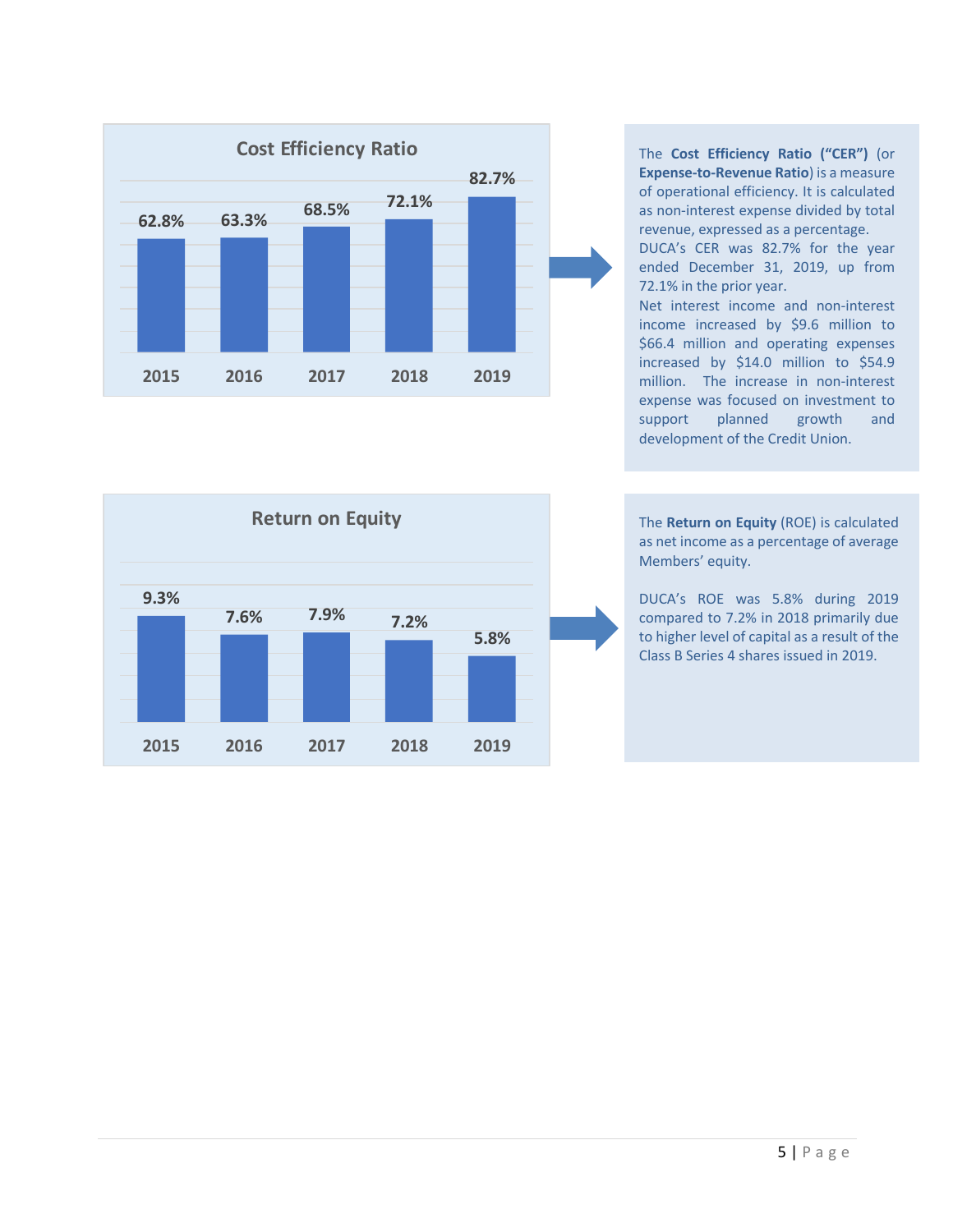# 2019 Financial Performance Review

### Net Interest Income

Net interest income is comprised of earnings on assets, such as loans and securities less interest expense paid on liabilities, such as deposits and securitizations. Net interest margin is the ratio of net interest income to average earning assets, expressed as a percentage or in basis points.

The table that follows summarizes the year-over-year changes in our net interest income, product portfolio mix and yields.

| (\$ millions)                         |                | 2019                     |            |      | 2018           |                          |        |      |
|---------------------------------------|----------------|--------------------------|------------|------|----------------|--------------------------|--------|------|
|                                       | Average        |                          |            |      | Average        |                          |        |      |
|                                       | <b>Balance</b> | Interest                 | <b>Mix</b> | Rate | <b>Balance</b> | Interest                 | Mix    | Rate |
| Cash Equivalents and Investments      | 430.9          | 14.1                     | 11.6%      | 2.0% | 342.7          | 7.2                      | 11.1%  | 1.8% |
| Personal Loans/LOCs                   | 16.2           | 0.8                      | 0.4%       | 4.9% | 13.2           | 0.6                      | 0.4%   | 5.0% |
| <b>Residential Mortgages</b>          | 2,369.6        | 75.0                     | 63.8%      | 3.2% | 1,821.4        | 52.5                     | 59.2%  | 2.8% |
| Commercial Loans/Mortgages            | 871.2          | 48.2                     | 23.4%      | 5.5% | 880.6          | 51.5                     | 28.6%  | 5.8% |
| Other                                 | 27.3           | $\overline{\phantom{a}}$ | 0.7%       |      | 16.9           | $\overline{\phantom{a}}$ | 0.5%   |      |
| Total assets                          | 3,715.2        | 138.1                    | 100.0%     | 3.6% | 3,074.8        | 111.8                    | 100.0% | 3.5% |
|                                       |                |                          |            |      |                |                          |        |      |
| Deposits                              | 2,781.9        | 73.8                     | 74.9%      | 2.5% | 2,293.0        | 49.7                     | 74.6%  | 2.1% |
| Borrowings & Securitization           | 683.8          | 15.3                     | 18.4%      | 2.3% | 600.0          | 12.4                     | 19.5%  | 2.0% |
| Other                                 | 15.6           | ٠                        | 0.4%       |      | 11.0           | $\overline{\phantom{a}}$ | 0.4%   |      |
| <b>Total liabilities</b>              | 3,481.3        | 89.1                     | 93.7%      | 2.4% | 2,904.0        | 62.1                     | 94.4%  | 2.1% |
| Members' equity                       | 233.8          | $\overline{\phantom{a}}$ | 6.3%       |      | 171.0          | $\overline{\phantom{a}}$ | 5.6%   |      |
| Total liabilities and Members' equity | 3,715.1        | 89.1                     | 100.0%     | 2.3% | 3,075.0        | 62.1                     | 100.0% | 2.0% |
| Net Interest Income                   |                | 49.0                     |            | 1.3% |                | 49.7                     |        | 1.5% |

Interest and investment income were \$138.1 million for the year ended December 31, 2019 compared with \$111.8 million for the year ended December 31, 2018. The increase of \$26.3 million or 23.5% was primarily a result of higher average interest earning assets, partially offset by overall lower average asset yields. Average yields on loans and investments were 3.6% for the year ended December 31, 2019 compared with 3.5% for the prior year. Lower commercial loan balances resulting from continued management efforts to manage down certain large commercial credit exposures contributed to the overall lower yields compared to the prior year.

Interest expense on deposits was \$73.8 million for the year ended December 31, 2019 compared with \$49.7 million for the prior year. The interest expense average rate on deposits was 2.5% compared with 2.1% for the prior year. The increase of 40 basis points was largely a result of a competitive deposit market and a rising interest rate environment and DUCA's high interest Earn More Savings promotional campaigns during the year.

Securitization and borrowing costs were \$15.3 million, up \$2.9 million or 23.4% due to higher levels of securitization balances and borrowings during 2019 and higher funding costs.

The overall average funding cost rate increased from 2.0% to 2.3% year-over-year, as a result of the aforementioned items.

The overall net interest margin was 1.3% for the year ended December 31, 2019 compared to 1.5% for the year ended December 31, 2018.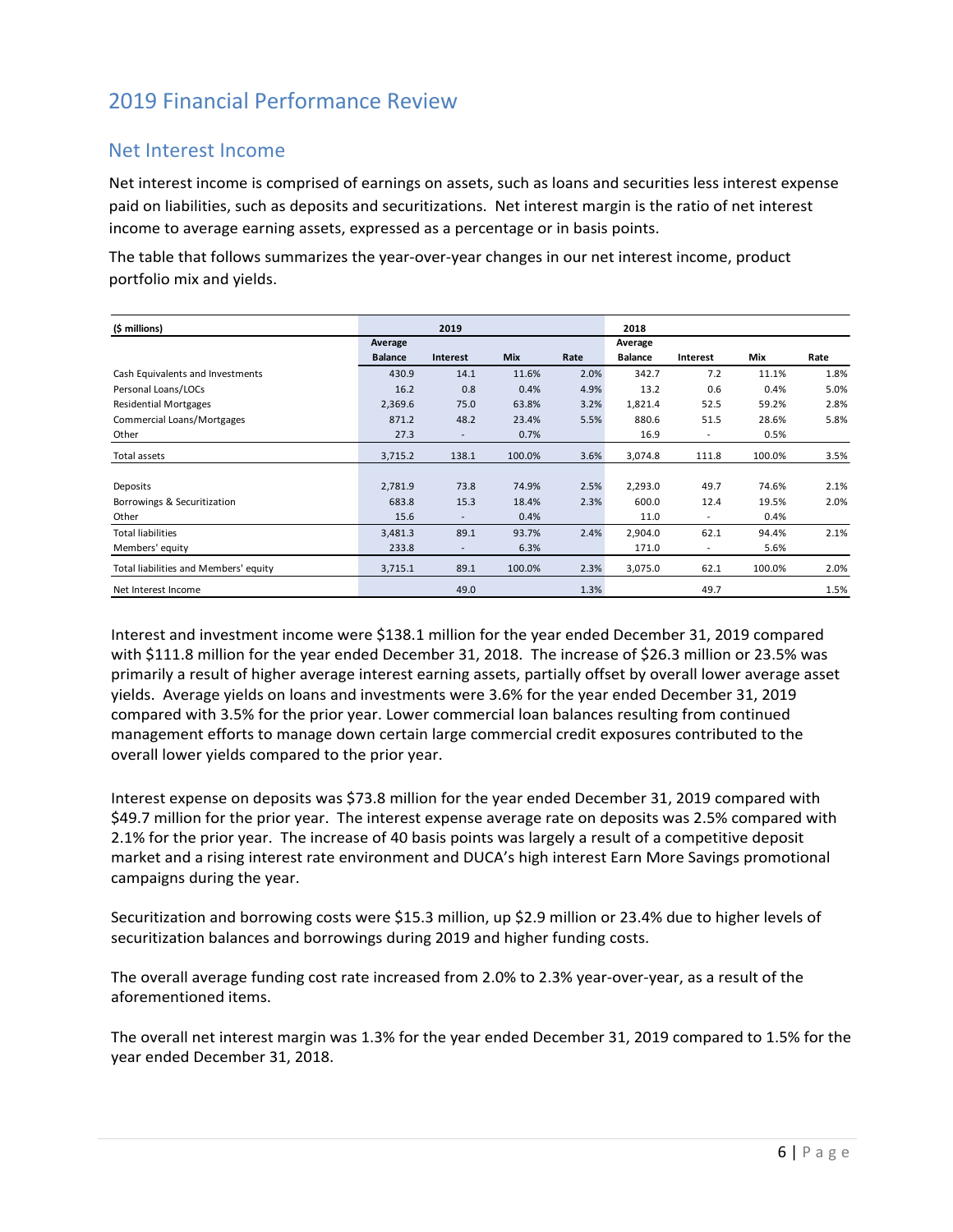### Non-Interest Income

| (\$ millions)                        |        | 2019       |                        | 2018   |        |                        |
|--------------------------------------|--------|------------|------------------------|--------|--------|------------------------|
|                                      | Income | <b>Mix</b> | % of average<br>assets | Income | Mix    | % of average<br>assets |
| Gain of sale of head office building | 6.9    | 39.7%      | 0.2%                   | 0.0    | 0.0%   | $0.0\%$                |
| Mortgage and loan fees               | 3.0    | 17.4%      | 0.1%                   | 2.4    | 34.6%  | 0.1%                   |
| Wealth management                    | 2.0    | 11.3%      | 0.1%                   | 1.6    | 22.8%  | 0.1%                   |
| Securitization income                | 1.7    | 9.8%       | 0.0%                   | 0.0    | 0.0%   | 0.0%                   |
| Service charges                      | 1.2    | 7.2%       | 0.0%                   | 1.2    | 16.7%  | 0.0%                   |
| Foreign exchange                     | 0.6    | 3.3%       | 0.0%                   | 0.3    | 4.6%   | 0.0%                   |
| Other                                | 2.0    | 11.3%      | 0.1%                   | 1.5    | 21.3%  | 0.0%                   |
| Total                                | 17.4   | 100.0%     | 0.5%                   | 7.0    | 100.0% | 0.2%                   |

Non-interest income, which comprises all revenues other than net interest income increased by \$10.4 million or 148.3% to \$17.4 million in 2019.

Increase is primarily due to gain on sale of DUCA's head office building (\$6.9 million), multi-unit residential buildings ("MURB") securitization income (\$1.7 million) and higher commercial loan and wealth management fee income.

The Credit Union securitizes and sells mortgage-backed securities of certain insured multi-unit residential mortgages with no prepayment of credit risk associated with the sold mortgage-backed securities. The outstanding balances were \$183 million for the year ended December 31, 2019 (2018 – Nil).

The Credit Union enters into certain transactions which allow the transfer of the contractual right to receive the residual cash flows from the mortgages and transfer substantially all of the risks and rewards of ownership, including credit, interest rate, prepayment and other price risks. The present value of the future cash flows is recorded on the statement of financial position under other assets.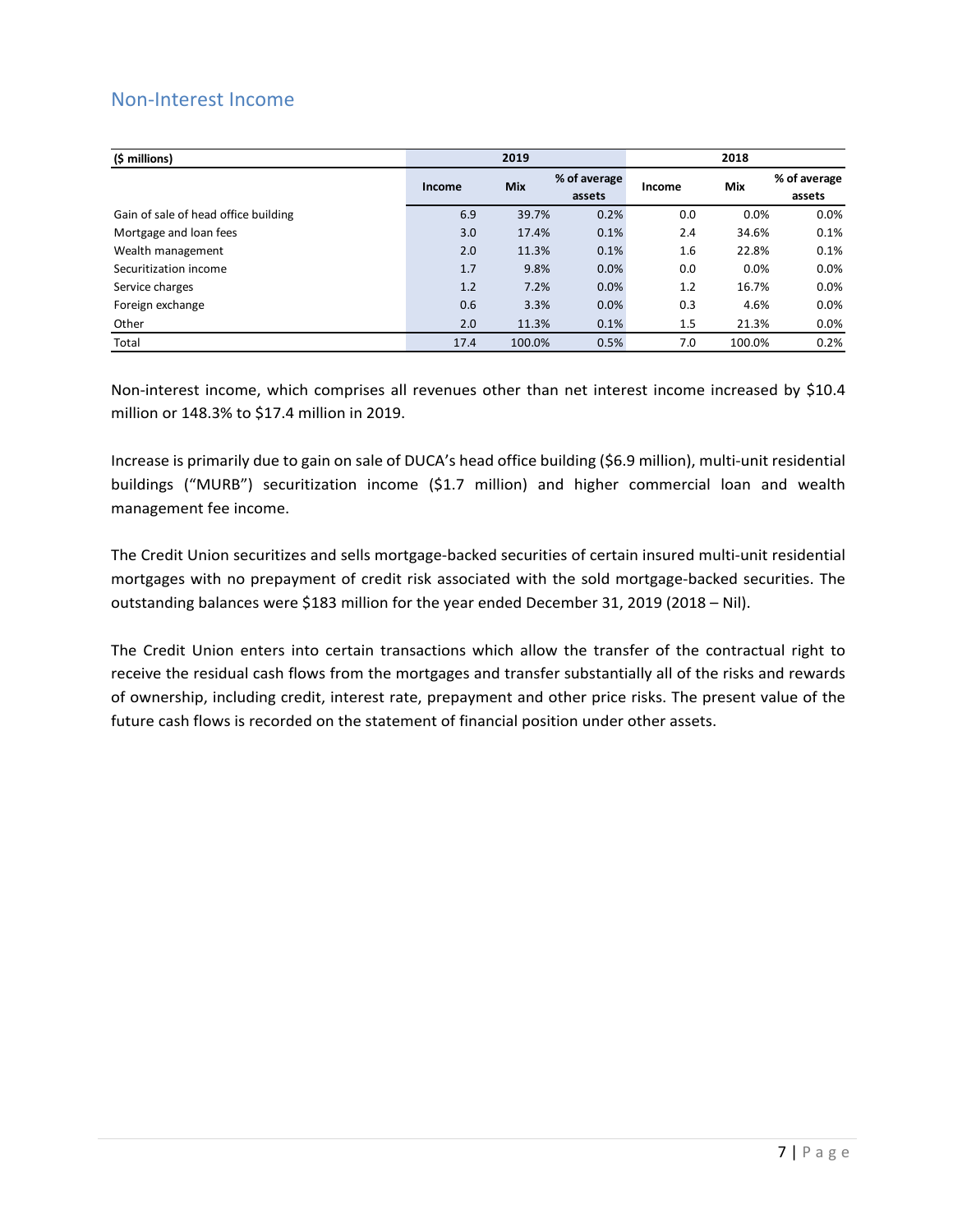### Provision for Credit Losses

|                          | Stage 1            |                         |                    | Stage 2                        |                    | Stage 3                 | <b>Total</b>       |                         |
|--------------------------|--------------------|-------------------------|--------------------|--------------------------------|--------------------|-------------------------|--------------------|-------------------------|
|                          | Gross              |                         | Gross              |                                | Gross              |                         | Gross              |                         |
|                          | carrying<br>amount | <b>ECL</b><br>allowance | carrying<br>amount | <b>ECL</b><br><b>Allowance</b> | carrying<br>amount | <b>ECL</b><br>allowance | carrying<br>amount | <b>ECL</b><br>allowance |
|                          | \$                 | \$                      | \$                 | \$                             | \$                 | \$                      | \$                 | \$                      |
| Residential<br>mortgages | 2,430,793          | 1,232                   | 87,257             | 690                            | 2,486              | 231                     | 2,520,536          | 2,153                   |
| Commercial<br>loans      | 809,611            | 2,189                   | 142,599            | 689                            | 5,384              | 582                     | 957,594            | 3,460                   |
| Personal loans           | 17,256             | 85                      | 496                | 37                             | 19                 | 11                      | 17,771             | 133                     |
| Total                    | 3,257,660          | 3,506                   | 230,352            | 1,416                          | 7,889              | 824                     | 3,495,901          | 5,746                   |

The following table presents the carrying amount of loans by portfolio and the balance of their respective ECL allowance as at December 31, 2019 (In thousands of Canadian dollars):

The following table presents the carrying amount of loans by portfolio and the balance of their respective ECL allowance as at December 31, 2018 (In thousands of Canadian dollars):

|                          | Stage 1   |            |          | Stage 2          |          | Stage 3    | <b>Total</b> |            |
|--------------------------|-----------|------------|----------|------------------|----------|------------|--------------|------------|
|                          | Gross     |            | Gross    |                  | Gross    |            | <b>Gross</b> |            |
|                          | carrying  | <b>ECL</b> | carrying | <b>ECL</b>       | carrying | <b>ECL</b> | carrying     | <b>ECL</b> |
|                          | amount    | allowance  | amount   | <b>Allowance</b> | amount   | allowance  | amount       | allowance  |
|                          | \$        | \$         | \$       | \$               | \$       | \$         | \$           | \$         |
|                          |           |            |          |                  |          |            |              |            |
| Residential<br>mortgages | 2,007,471 | 1,036      | 55,834   | 322              | 543      | 36         | 2,063,848    | 1,394      |
| Commercial<br>loans      | 832,836   | 2,664      | 83,040   | 1,447            | 5,835    | 779        | 921.711      | 4,890      |
| Personal loans           | 11,569    | 60         | 441      | 47               | 47       | 25         | 12.057       | 132        |
| Total                    | 2,851,876 | 3.760      | 139,315  | 1,816            | 6,425    | 840        | 2,997,616    | 6,416      |

The Credit Union's recovery of credit losses was (\$0.5) million for the year ended December 31, 2019 compared to (\$0.3) million for the prior year.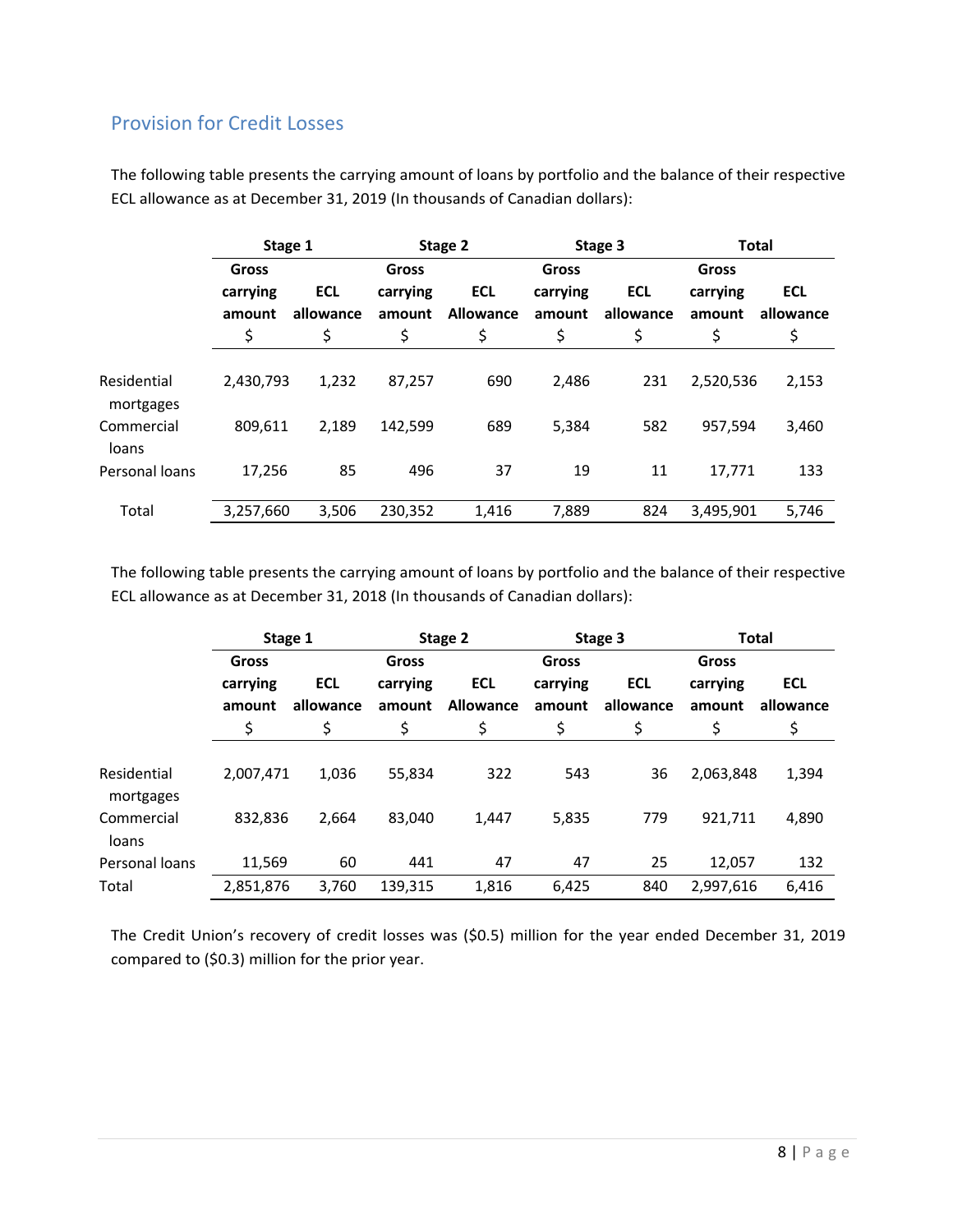The Credit Union uses a 10-point risk rating model to measure and manage its exposure on its commercial loan portfolio. The 10-point rating scale ranges from Substantially Risk Free (1) to Unacceptable/Impaired Risk (10). A risk rating of 6 or below is deemed to be acceptable risk for new loans.

The Credit Union uses the "Equifax Beacon score" as one benchmark to manage the risk of the retail portfolio. Equifax is a global information solution company that provides credit scores. A credit score is one measure on how likely a person is to repay a loan. DUCA's risk rating ranges across three bands: above standard, standard and below standard. For Members who have Beacon scores below standard, DUCA has lending programs that assist Members who are in need of credit, notwithstanding the Beacon score. These loans are priced accordingly based on risk profile.

The following table sets out the Credit Union's credit risk exposure for all loans carried at amortized cost as at December 31, 2019. Stage 1 represents those performing loans carried with a 12-month ECL, Stage 2 represents those performing loans carried with a lifetime ECL, and Stage 3 represents those loans with a lifetime ECL that are credit impaired.

| (In thousands of Canadian dollars) | Stage 1   | Stage 2 | Stage 3 | Total     |
|------------------------------------|-----------|---------|---------|-----------|
|                                    | Ş         | \$      | \$      | \$        |
| <b>Residential</b>                 |           |         |         |           |
| Above standard                     | 1,627,157 | 2,171   | 960     | 1,630,288 |
| Standard                           | 703,048   | 35,338  | 597     | 738,983   |
| Below standard                     | 100,588   | 49,748  | 929     | 151,265   |
|                                    | 2,430,793 | 87,257  | 2,486   | 2,520,536 |
| <b>Commercial</b>                  |           |         |         |           |
| Above standard                     | 181,997   | 399     |         | 182,396   |
| Standard                           | 626,826   | 18,609  | 4,712   | 650,147   |
| Below standard                     | 788       | 123,591 | 672     | 125,051   |
|                                    | 809,611   | 142,599 | 5,384   | 957,594   |
| Personal                           |           |         |         |           |
| Above standard                     | 12,631    | 67      |         | 12,698    |
| Standard                           | 4,140     | 203     | 6       | 4,349     |
| Below standard                     | 485       | 226     | 13      | 724       |
|                                    | 17,256    | 496     | 19      | 17,771    |
|                                    | 3,257,660 | 230,352 | 7,889   | 3,495,901 |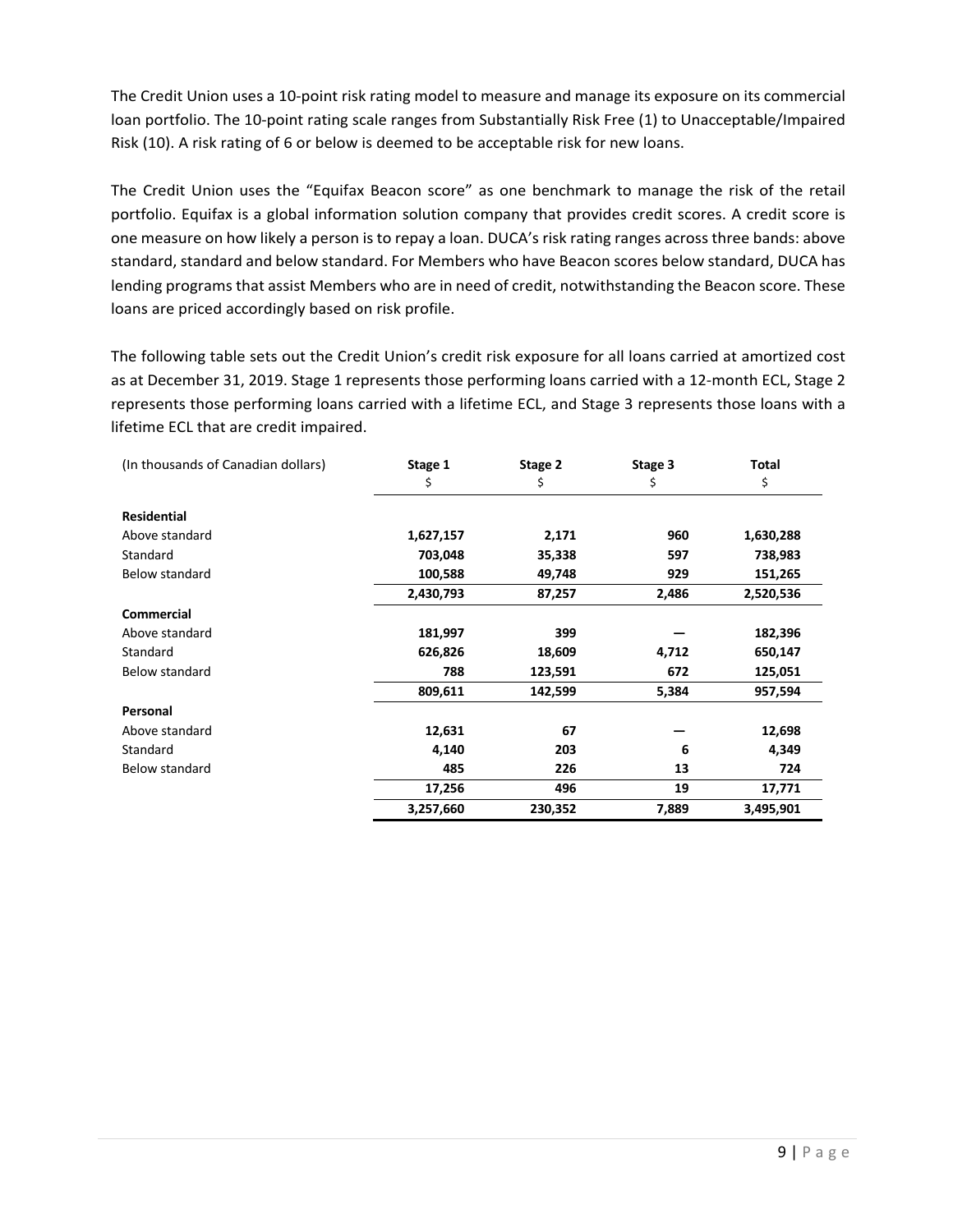The following table sets out the Credit Union's credit risk exposure for all loans carried at amortized cost as at December 31, 2018. Stage 1 represents those performing loans carried with a 12-month ECL, Stage 2 represents those performing loans carried with a lifetime ECL, and Stage 3 represents those loans with a lifetime ECL that are credit impaired.

|                                    | Stage 1   | Stage 2 | Stage 3 | <b>Total</b> |
|------------------------------------|-----------|---------|---------|--------------|
| (In thousands of Canadian dollars) | Ş         | Ş       | Ş       | \$           |
| <b>Residential</b>                 |           |         |         |              |
| Above standard                     | 1,397,376 | 2,158   |         | 1,399,534    |
| Standard                           | 550,355   | 21,184  | 346     | 571,885      |
| <b>Below standard</b>              | 59,740    | 32,492  | 197     | 92,429       |
|                                    | 2,007,471 | 55,834  | 543     | 2,063,848    |
| <b>Commercial</b>                  |           |         |         |              |
| Above standard                     | 165,822   | 230     |         | 166,052      |
| Standard                           | 666,087   | 2,893   | 9       | 668,989      |
| <b>Below standard</b>              | 927       | 79,917  | 5,826   | 86,670       |
|                                    | 832,836   | 83,040  | 5,835   | 921,711      |
| Personal                           |           |         |         |              |
| Above standard                     | 6,801     | 16      | 1       | 6,818        |
| Standard                           | 4,427     | 168     | 35      | 4,630        |
| <b>Below standard</b>              | 341       | 257     | 11      | 609          |
|                                    | 11,569    | 441     | 47      | 12,057       |
|                                    | 2,851,876 | 139,315 | 6,425   | 2,997,616    |

As at December 31, 2019, 94% of outstanding commercial loans are risk rated 6 or less (2018 – 90%) based on the Credit Union's risk rating model.

Note 7 to the Financial Statements has additional disclosures with respect to the allowance for credit losses, the movement of ECLs, the portfolio rating of loans by Above Standard, Standard and Below Standard and delinquency aging analysis.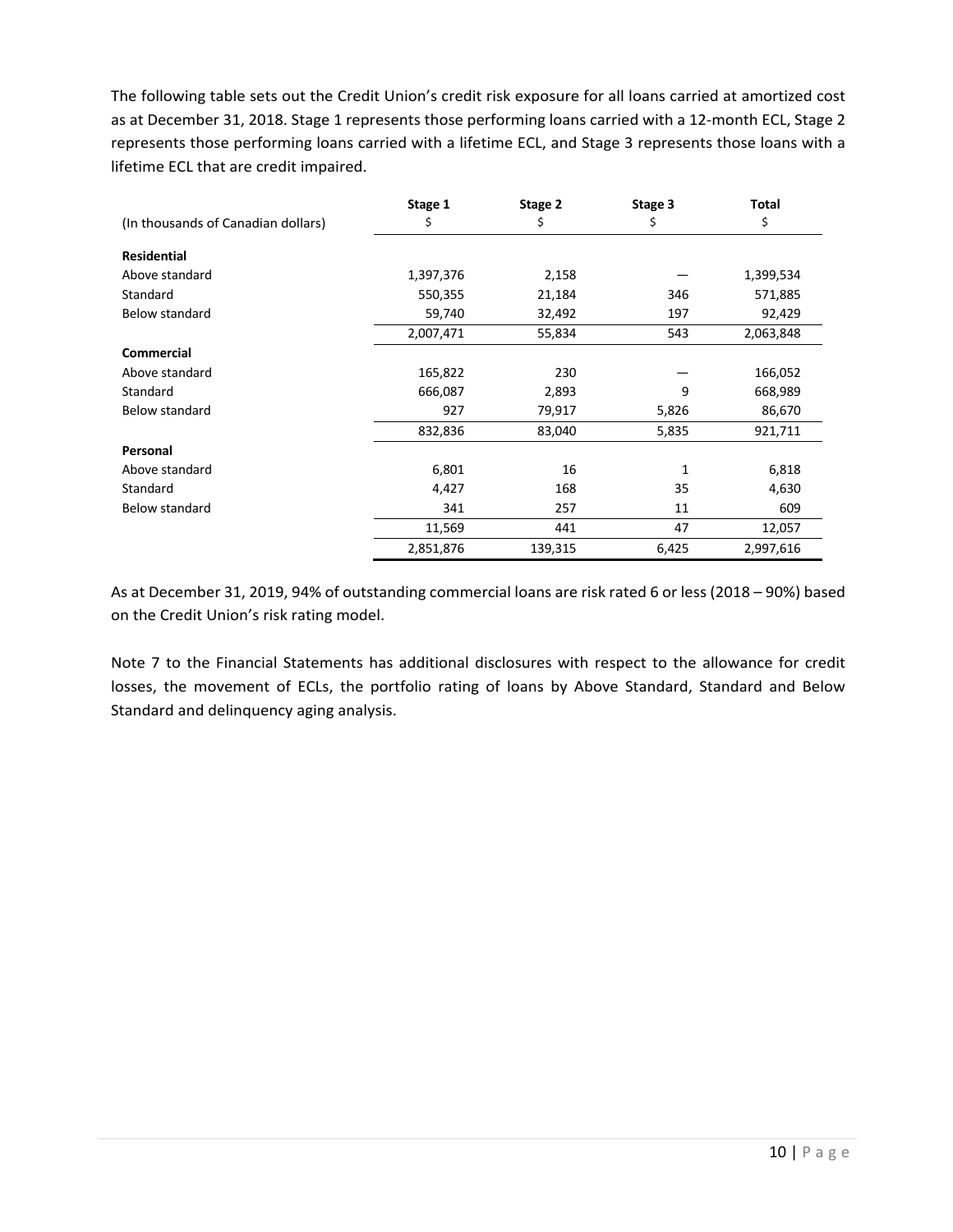### Non-Interest Expense

| (\$ millions)                                     |                | 2019       |                        |                | 2018    |                        |
|---------------------------------------------------|----------------|------------|------------------------|----------------|---------|------------------------|
|                                                   | <b>Expense</b> | <b>Mix</b> | % of average<br>assets | <b>Expense</b> | Mix     | % of average<br>assets |
| Salaries and benefits                             | 29.2           | 53.1%      | 0.8%                   | 22.4           | 54.7%   | 0.7%                   |
| Occupancy                                         | 2.5            | 4.6%       | 0.1%                   | 3.5            | 8.6%    | 0.1%                   |
| Depreciation and amortization                     | 3.3            | 5.9%       | 0.1%                   | 1.5            | 3.7%    | 0.0%                   |
| Deposit insurance                                 | 2.2            | 3.9%       | 0.1%                   | 1.7            | 4.2%    | 0.1%                   |
| Directors and committees                          | 0.4            | 0.7%       | 0.0%                   | 0.5            | 1.1%    | 0.0%                   |
| Loss on derivative instruments                    | 0.0            | 0.0%       | 0.0%                   | 1.0            | 2.4%    | 0.0%                   |
| Other operating and administrative expenses       |                |            |                        |                |         |                        |
| Technology                                        | 5.0            | 9.0%       | 0.1%                   | 3.6            | 8.9%    | 0.1%                   |
| Professional fees                                 | 3.8            | 6.9%       | 0.1%                   | 2.7            | 6.7%    | 0.1%                   |
| Marketing                                         | 3.6            | 6.6%       | 0.1%                   | 3.0            | 7.4%    | 0.1%                   |
| Administration                                    | 2.6            | 4.7%       | 0.1%                   | 2.0            | 4.9%    | 0.1%                   |
| Central 1 and bank charges                        | 1.2            | 2.2%       | 0.0%                   | 1.0            | 2.4%    | 0.0%                   |
| Donations                                         | 0.5            | 1.0%       | 0.0%                   | 0.4            | 1.0%    | 0.0%                   |
| Legal accruals                                    | 0.0            | 0.0%       | 0.0%                   | $-2.0$         | $-4.8%$ | $-0.1%$                |
| Other expenses                                    | 0.7            | 1.2%       | 0.0%                   | 0.4            | 1.0%    | 0.0%                   |
| Total Other operating and administrative expenses | 17.4           | 31.6%      | 0.5%                   | 11.2           | 27.4%   | 0.4%                   |
| Total                                             | 54.9           | 100.0%     | 1.5%                   | 40.9           | 100.0%  | 1.3%                   |

Total non-interest expenses in 2019 were \$54.9 million, up \$14.0 million or 34.2% from the prior year.

The CER was 82.7% compared to 72.1% for the years ended December 31, 2019 and 2018, respectively. The increase was primarily attributable to the increase in non-interest expense, focused on investment to support planned growth and development of the Credit Union.

Salaries and benefits were \$29.2 million, up \$6.8 million or 30.4% from the prior year. Overall full-time equivalent ("FTE") employees were 303, up 53 FTEs or 21.2% from the prior year.

From January 1, 2019, leases are recognized as a right-of-use asset and a corresponding liability at the date at which the leased asset is available for use by the Credit Union. Each lease payment is allocated between the liability and finance cost. The finance cost is charged to profit or loss over the lease period so as to produce a constant periodic rate of interest on the remaining balance of the liability for each period. The right-of-use asset is depreciated over the shorter of the asset's useful life and the lease term on a straightline basis.

Occupancy costs, which included rent expense, were \$2.5 million, down \$1.0 million or 28.5% from the prior year as a result of the adoption of IFRS 16. Depreciation and amortization expenses were \$3.3 million, up \$1.8 million from the prior year primarily as a result of IFRS 16 and investments in technology and branch refurbishments. Interest expense was \$0.2 million due to the recognition of lease liabilities as a result of IFRS 16.

Technology costs increased to \$5.0 million, up \$1.4 million or 38.9% from 2018. During 2019, DUCA incurred higher cost for technology development as well as licensing fees and software development for other applications.

Marketing costs increased to \$3.6 million, up \$0.6 million or 20.0% from 2018 due to a continued focus on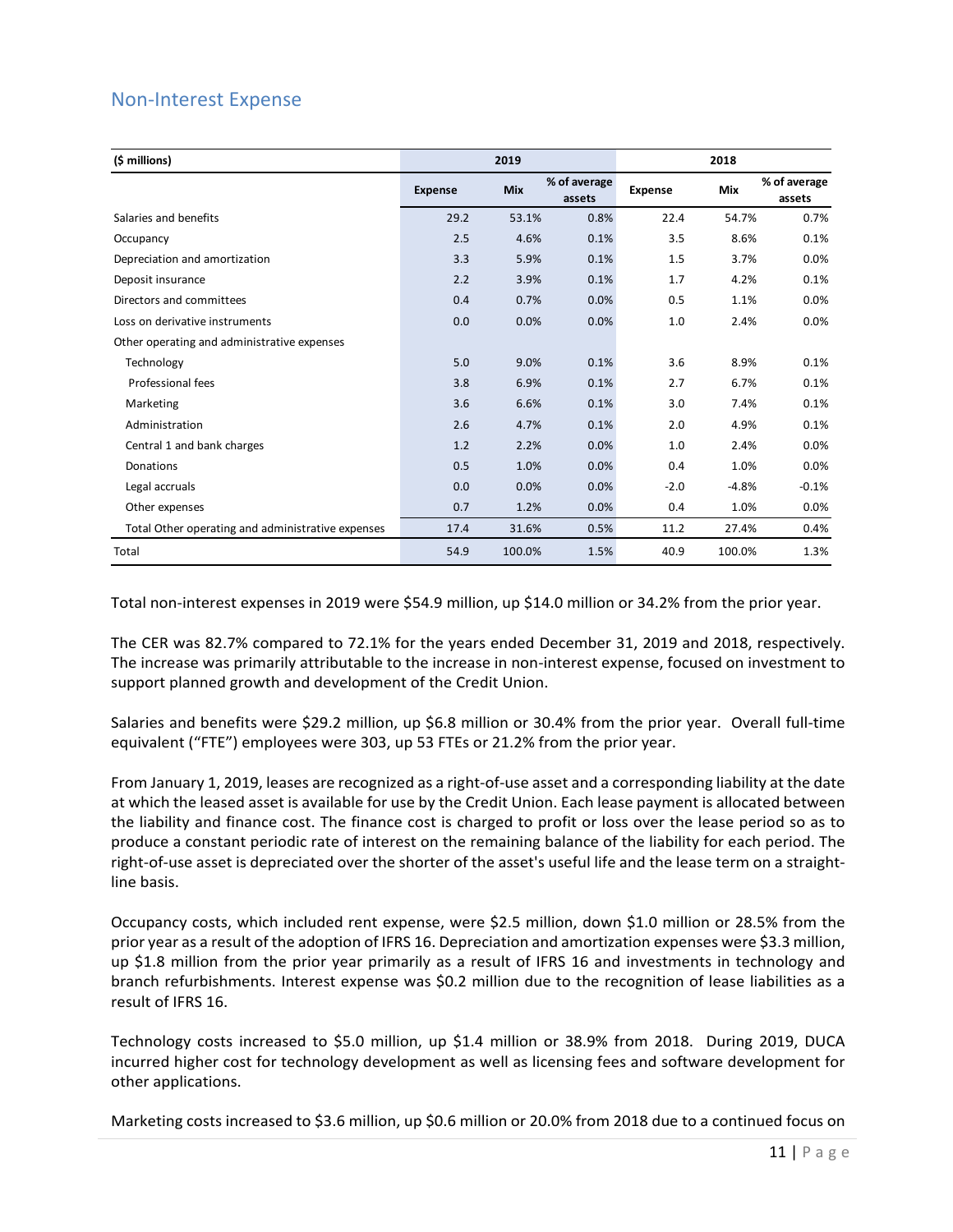DUCA's digital marketing strategy, brand marketing and the Earn More Savings Deposit campaigns.

# Financial Condition Review

Total assets were \$4.056 billion at December 31, 2019 compared with \$3.374 billion at the end of 2018 and up 20.2% for the year as a result of higher loan and investment balances.

DUCA's loan growth during 2019 was \$498.3 million resulting in an increase in loan balances of 16.6% from 2018's loan balances of \$2.998 billion.

Residential mortgage balances increased by \$456.7 million or 22.1% (2018 - \$628.3 million, 43.8%). DUCA's branch and proprietary mortgage specialist channels grew \$214.2 million compared with \$69.5 million in 2018. Originations through its mortgage broker channel was \$242.5 million compared with \$558.7 million in 2018.

Our commercial loan balances increased by \$35.9 million or 3.9%. The commercial finance team has been managing down certain large commercial credit exposures and new loan origination has been rebalanced to be less reliant on large commercial and land transactions.

Total loans in arrears greater than 30 days increased to \$11.8 million (34 basis point of the total Members' loans) at the end of 2019 compared with \$7.2 million at December 31, 2018 (24 basis point of the total Members' loans).

Investments, third-party mortgages, mortgage pools, Cash and cash equivalents totaled \$510.5 million at December 31, 2019, up from \$351.3 million in 2018. This increase was primarily due to higher levels of investment balances in third-party mortgages and mortgage pools as at December 31, 2019.

Member deposits increased to \$2.980 billion at December 31, 2019, up \$441.1 million or 17.4% from 2018. The increase in Member deposits is largely attributable to the Earn More Savings campaign during 2019.

DUCA continued its program of securitizing residential mortgages though Canada Mortgage and Housing Corporation ("CMHC") National Housing Act Mortgage-Backed Securities (NHA MBS) and Canada Mortgage Bond ("CMB") Programs. Securitizing mortgages is an additional funding mechanism and allows DUCA the opportunity to obtain funding at attractive rates compared to other sources, as well as matching the maturity terms of the underlying mortgages.

Securitization balances decreased to \$583.2 million, down \$50.2 million or 7.9% from the prior year as a result of lower levels of insurable mortgages originated by the Credit Union resulting from changes in insurance eligibility guidelines.

A comprehensive credit facility is maintained with a major Canadian chartered bank up to a maximum of \$14 million and is secured by bank deposit notes totaling \$10 million (2018 – 10 million) (notes 4 and 5). The Credit Union has an unused credit facility of \$14 million (2018 – \$14 million) at year-end.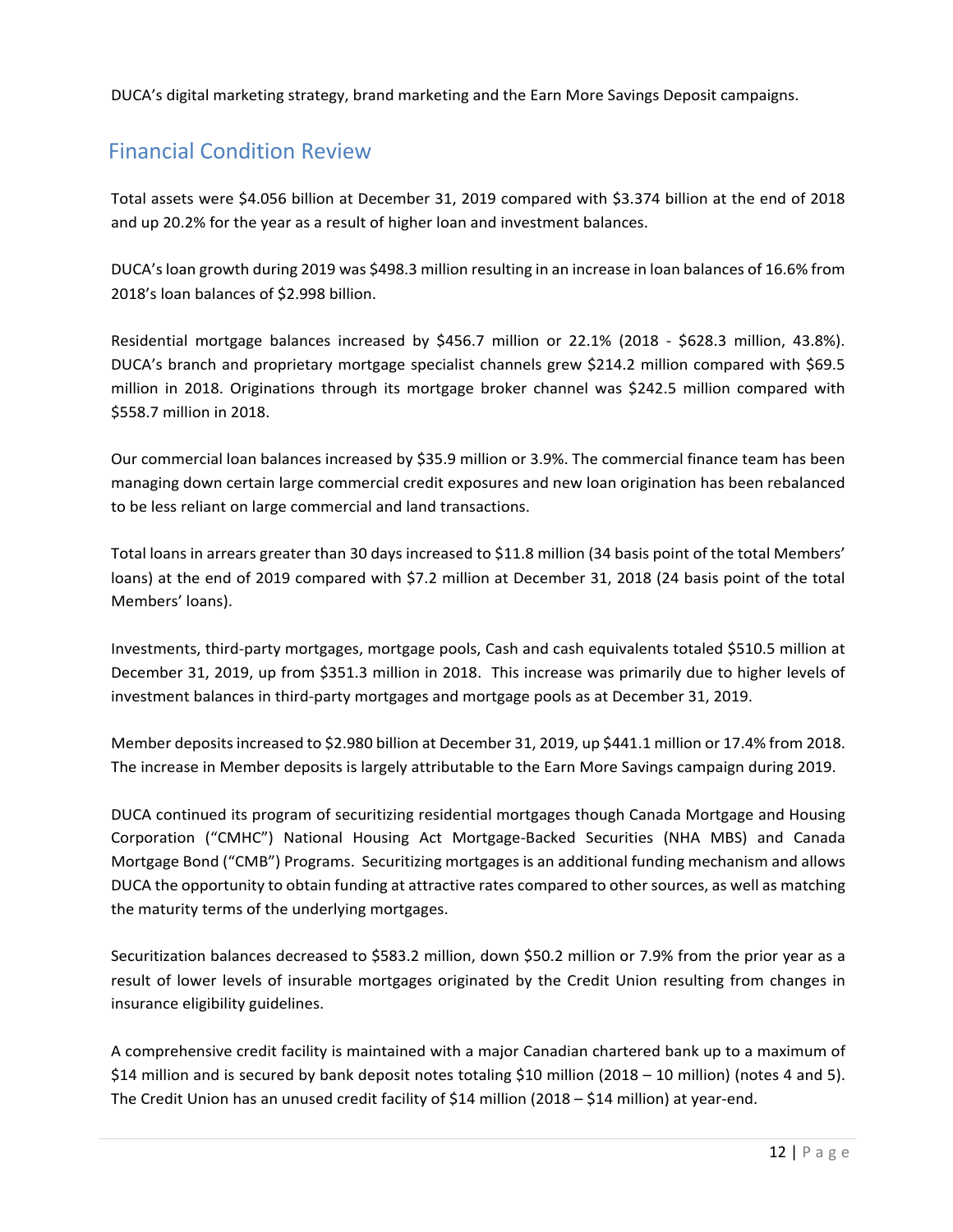A line of credit is maintained with Central 1 up to a maximum of \$130 million and is secured by a general security agreement covering all the assets of the Credit Union. The Credit Union has an unused credit facility of \$100 million (2018 – \$130 million) at year-end, of which \$50 million is prescribed for the guarantee of payment on third party Municipalities, Universities, School Boards and Hospitals deposits with the Credit Union as agreed to by Central 1 and \$14.5 million is prescribed towards letters of credit issued on behalf of the Credit Union.

The Credit Union entered into an agreement with Mercury Receivables Trust on April 16, 2019, which gives the Credit Union access to a \$100 million credit facility, which is secured by a pool of \$191 million uninsured mortgages. Central 1 provides a Performance Guarantee on the drawn amount of the credit facility funded volume. As at December 31, 2019, the Credit Union has an unused credit facility of \$95 million.

On March 4, 2019, the Credit Union entered into The Bond Market Association/International Securities Market Association 2000 Version Global Master Repurchase Agreement with National Bank Financial Inc., which gives the Credit Union access to an uncommitted \$50 million credit facility where the Credit Union can access borrowing on a short-term basis by pledging mortgage-backed securities that they are holding for liquidity.

A line of credit facility is maintained with Desjardins up to a maximum of \$160 million (2018 – \$125 million) and is secured by a pledge of residential mortgages. The Credit Union has an unused credit facility of \$62 million (2018 – \$125 million) at year-end.

Regulatory capital was \$296.7 million at December 31, 2019 up from \$180.8 million at December 31, 2018 driven by issuance of Class B Series 4 shares.

DUCA's Leverage ratio was 7.3% at the end of 2019 compared with 5.4% at the end of 2018 and exceeds the minimum of 4.0% stipulated in the Credit Unions and Caisses Populairies Act, 1994 (the "Act").

DUCA's regulatory risk-weighted capital ratio was 16.5%, up 468 basis points from 11.8% at the end of 2018, higher than the minimum of 8.0% stipulated in the Act.

Provincial Regulations also require at least 50.0% of a credit union's capital base be comprised of Tier 1 capital. As at December 31, 2019, DUCA's Tier 1 capital represented 85.6% (2018 – 75.0%) of the overall capital base, well in excess of the minimum requirement.

Wealth assets under management increased from \$223.3 million at year-end 2018 to \$317.0 million at December 31, 2019. Wealth assets include Mutual Funds, Stocks and Bonds offered through an arrangement with Aviso Wealth as at December 31, 2019.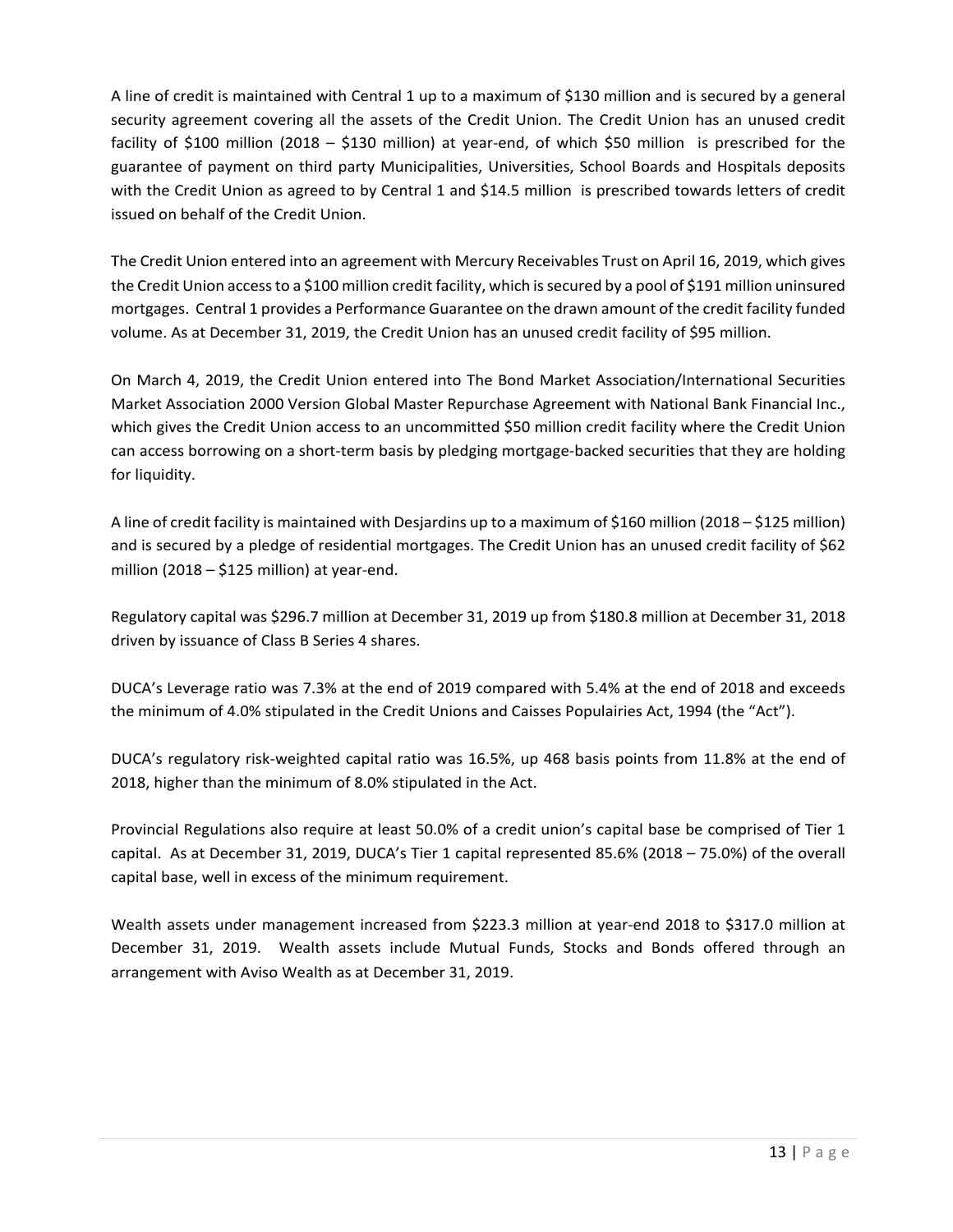# Dividends

DUCA's track record of profitability has enabled the payment of patronage, dividends on its Class A shares and Class B investment shares.

The payment track record for the last five years is as follows:

| (\$ millions)           | 2019 | 2018 | 2017 | 2018 | 2017                     | 2016                     |
|-------------------------|------|------|------|------|--------------------------|--------------------------|
| Patronage return        | 1.4  | 1.2  | 1.2  | 1.4  | 1.2                      | 1.2                      |
| Class A shares dividend | 0.8  | 0.8  | -    | 0.8  | $\overline{\phantom{a}}$ | 0.9                      |
| Class B shares dividend | 1.2  | 1.2  | 1.3  | 1.2  | 1.3                      | $\overline{\phantom{a}}$ |

During 2019, the Board of Directors declared a patronage return of 2.0% (2018 – 2.0%) consisting of bonus interest on Members' deposits and loans. On February 28, 2019, the Board of Directors declared a dividend of 3.5% on the outstanding amount of the Class B shares and a dividend of 2.0% on the outstanding amount of Class A shares to the holders of record at December 31, 2018. The dividends were paid on March 1, 2019.

On February 28, 2020, the Board of Directors declared a dividend of 3.5% on the outstanding amount of the Class B shares and a dividend of 2.0% on the outstanding amount of Class A shares to the holders of record at December 31, 2019. The dividends were paid on March 2, 2020.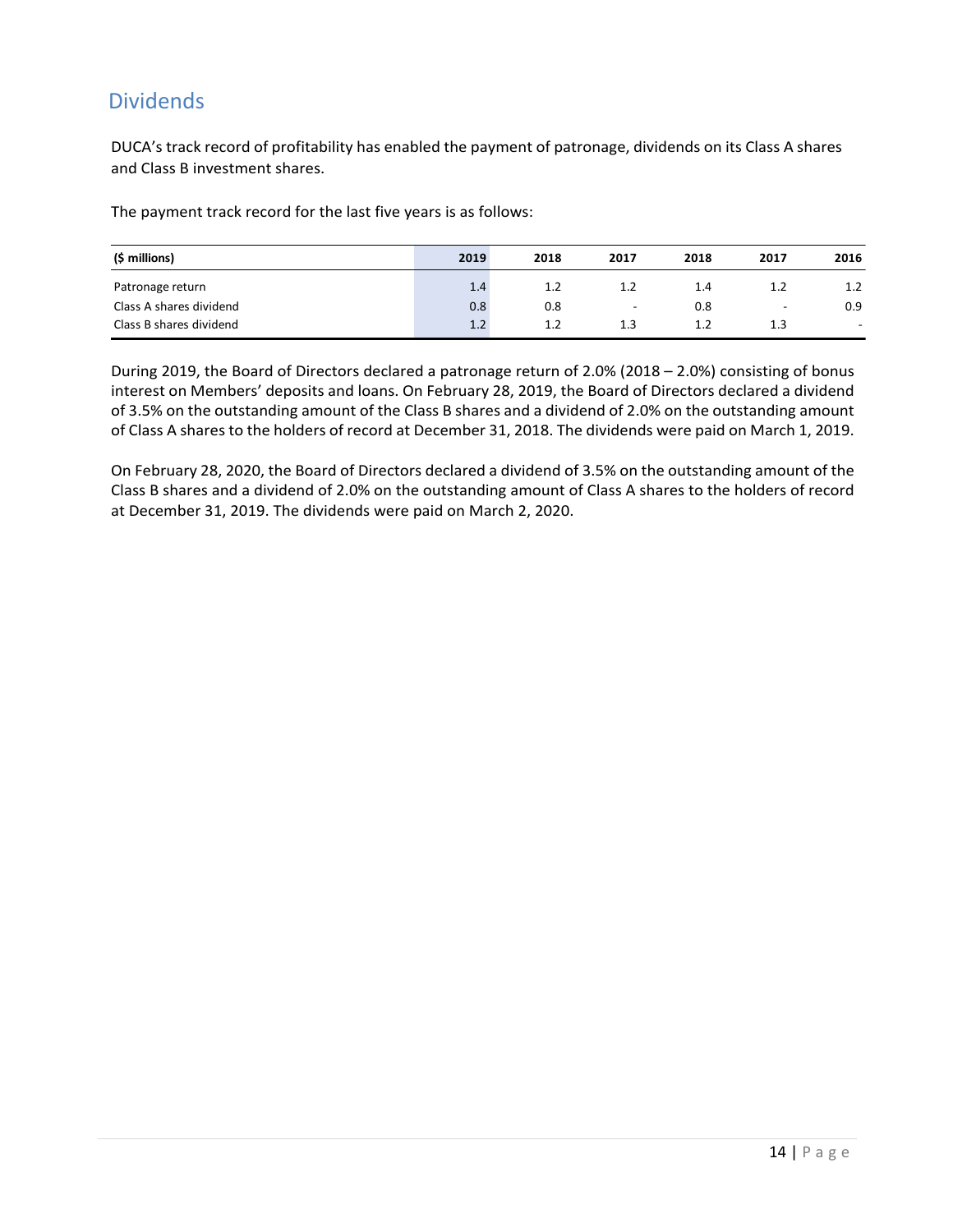# Capital Management

DUCA is committed to a disciplined approach to capital management and maintaining a strong capital base to support the risks associated with its business activities. At all times, DUCA adheres to capital regulatory requirements prescribed by the Financial Services Regulatory Authority of Ontario ("FSRA")

DUCA's capital management philosophy is to maintain a prudent cushion of equity to ensure ongoing economic stability as well as finance new growth opportunities.

DUCA's capital management framework establishes and assigns the responsibilities related to capital and sets forth both general and specific policy guidelines related to capital management and the reporting mechanisms.

DUCA's Capital Management is a key accountability of the Board of Directors (the "Board") of DUCA. The Board provides oversight and approval of capital management, including the capital plan included in the Annual Operating Plan ("AOP"). The Board regularly reviews DUCA's capital position and key capital management activities.

DUCA's capital requirements are provincially regulated and monitored by FSRA for both the minimum regulatory capital and the risk weighted capital approach developed by the Bank for International Settlements ("BIS"). FSRA established a minimum capitalization of 4.0% based as a percentage of assets and a minimum capitalization of 8.0% based on a ratio of capital to risk-weighted assets. In addition, at least 50.0% of a credit union's capital base, for meeting the standard, must consist of primary or Tier 1 capital that includes voting share capital, qualifying investment shares, contributed surplus, retained earnings, less intangible assets such as goodwill and deferred income tax assets.

The Credit Union maintains an internal policy that total Members' capital as shown on the statement of financial position shall not be less than 5.00% (2018 – 4.75%) of the book value of all assets and 10.50% (2018 – 10.50%) of risk-weighted assets.

At December 31, 2019, DUCA's Leverage ratio was 7.3% (2018 – 5.4%), the risk weighted capital ratio was 16.5% (2018 - 11.8%) and the Tier 1 ratio to total capital was 85.6% (2018 – 75.0%).

Capital levels are monitored monthly based on our forecasted financial position, on both capital leverage and risk weighted basis. DUCA's monitoring and forecasting procedures track the expected growth rate in both assets and risk-weighted assets relative to earnings to determine if additional capital is required. These projections also take full account of any future impact of changes in accounting standards.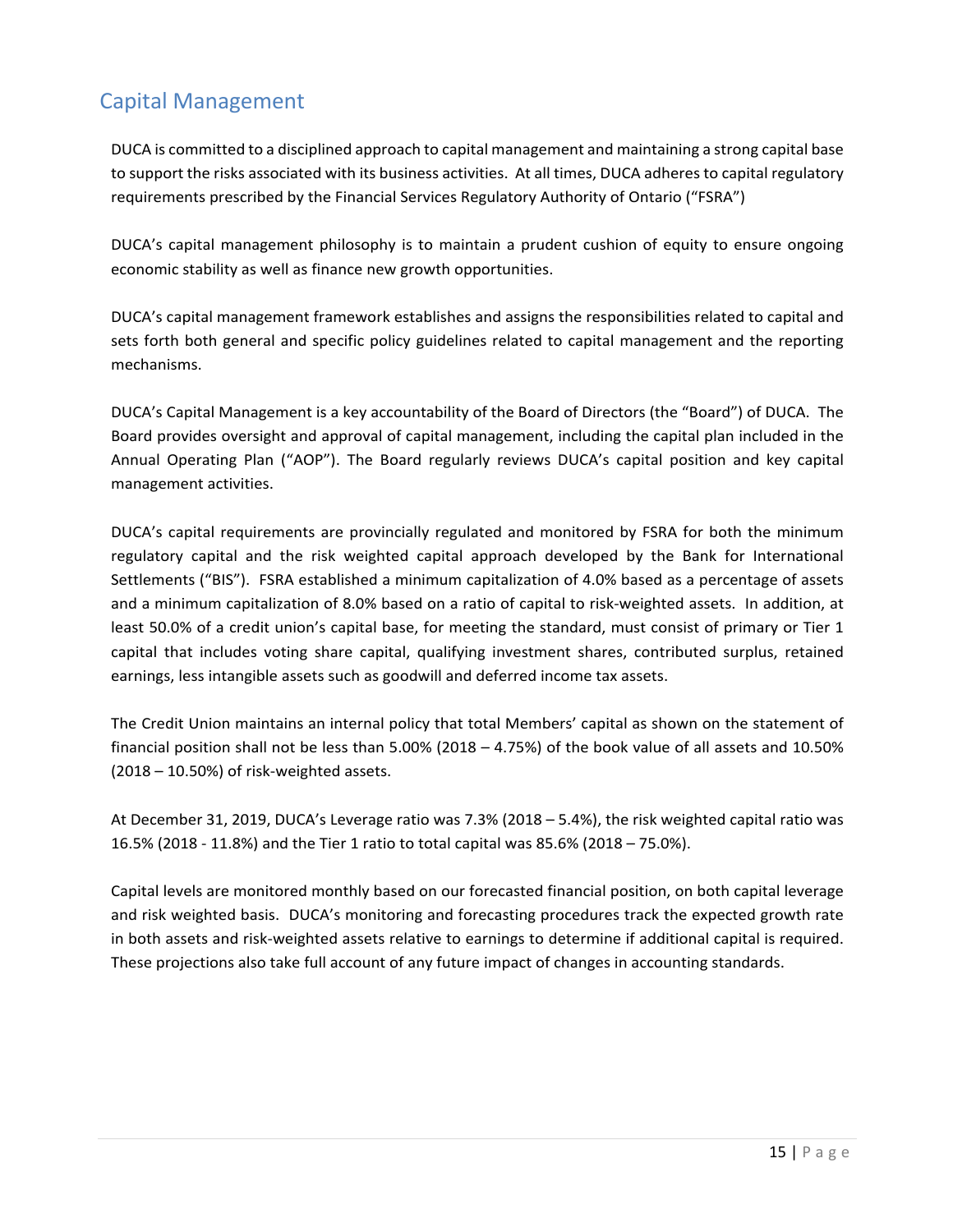### Risk Management

The Board is accountable for the risk appetite of the Credit Union and for overseeing the Credit Union's management of its principal risks. While the Board delegates accountability for the development and implementation of risk policies and procedures to the Chief Executive Officer ("CEO"), it retains responsibility for ensuring that these policies and procedures remain adequate and comprehensive and that the Credit Union follows them.

Included in this policy are DUCA's Risk Appetite Statements ("RAS") and Enterprise Risk Management Framework ("ERMF") which are integral parts of the Credit Union's overall ability to effectively manage risks. The RAS and ERMF involve the interaction of risk-related activities including oversight, risk assessment, risk quantification, monitoring, reporting, escalation, and risk controls.

DUCA's risk taking activities are undertaken with the understanding that risk taking, and effective risk management are necessary and integral to achieving strategic objectives and managing business operations. However, above all, risk taking activities are guided by the Credit Union's overarching objective of safeguarding commitments made to its Members and stakeholders.

DUCA's ERMF Policy reflects the following risk philosophy:

- DUCA's strategic objectives are established by balancing the requirement to safeguard the commitments the Credit Union has made to its Members and stakeholders, while generating an appropriate risk-adjusted return for our Members;
- The Risk Management function will be part of the management of the Credit Union with risk analysis and risk reporting forming part of the regular activities and on-going responsibility of all those who make decisions;
- All employees are to base business decisions on an understanding of the risk that will be accepted. This applies to transactions, products, planning, relationships with Members or suppliers and any other business activities. Risk management is about how DUCA makes decisions and ensures that all decision makers consider the potential impacts (positive or negative) of those decisions;
- All business activities will align with our Mission, Vision, Values, Code of Conduct and Policies;
- Providing financial services inherently involves the assumption of risk. On this basis, DUCA's business strategy, the effective management and acceptance of risk, and its related risk appetite are closely linked and integral components in business decision making;
- Business strategy choices are evaluated based on appropriate risk/return trade-offs, the serving of Members' best interests and satisfying needs of stakeholders. At the same time, strategic choices must fit within the Credit Union's risk appetite, which also is formulated based on serving Member best interests, satisfying needs of stakeholders, and the appropriate understanding and management of risks;
- The organization will maintain a culture that encourages all staff and the Board to be involved in open, honest, timely and critical discussions of risk;
- DUCA will develop and use a standard set of tools to assist in the identification, analysis, evaluation and reporting of risk.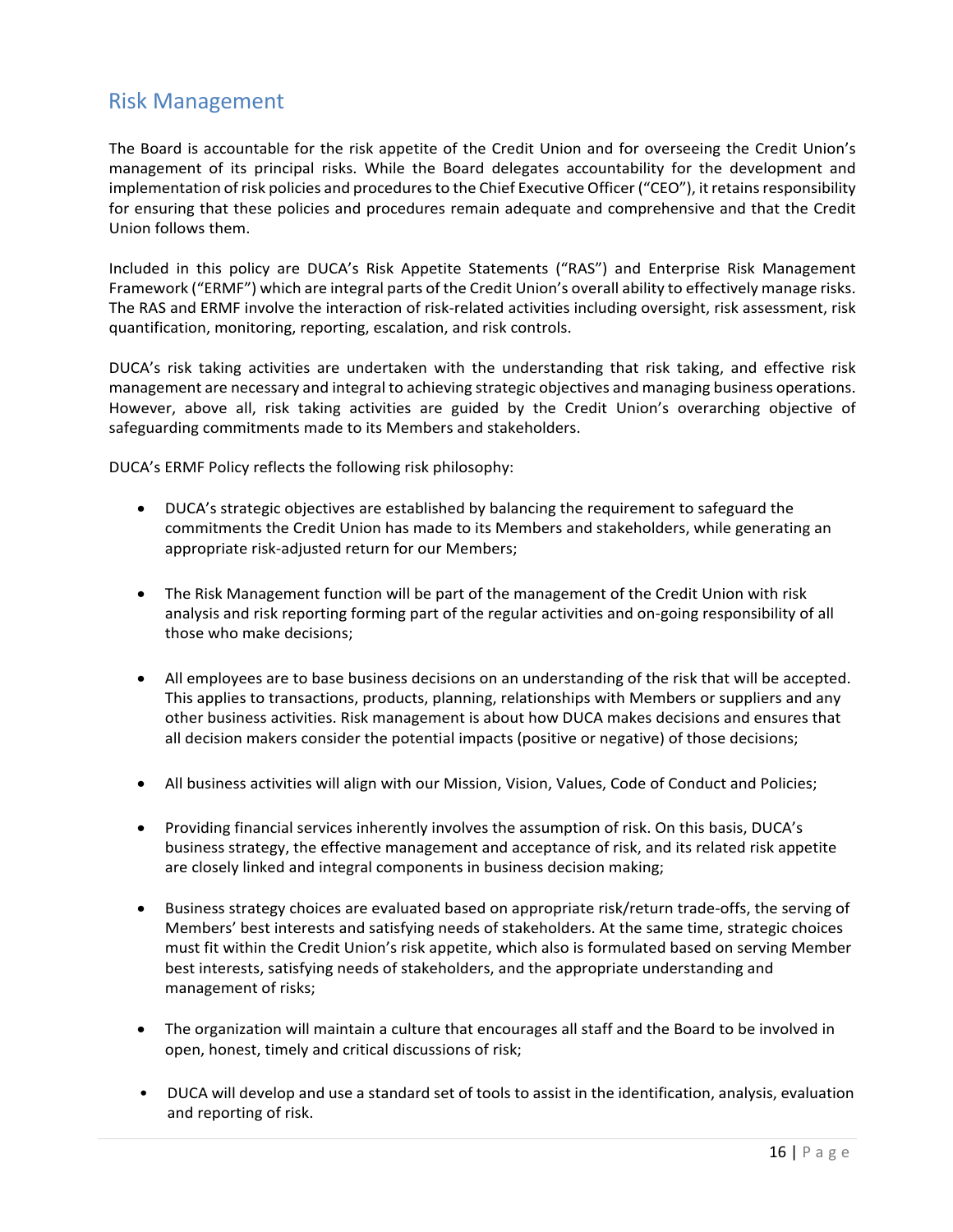The Credit Union's Board is accountable for the oversight of risk management that is centered on the "three lines of defense" model:

- 1st Line of Defense DUCA's first line of defense includes the CEO and business managers. Businesses are ultimately responsible for the risks they assume and for the day-to-day management of the risks inherent in the product, activities, processes, and systems for which they are accountable as well as the execution of risk mitigation practices consistent with risk appetite. Various committees are in place to oversee the day-to-day management of risk.
- 2nd Line of Defense DUCA's second line of defense consists of the Chief Risk Officer and the Risk Management function. This group provides oversight of risk taking and risk mitigation activities across the enterprise. The Management Risk and Asset Liability Committee ("MRALCO") also provides support to the Executive Leadership Team "(ELT") for overseeing enterprise-wide risk taking and risk mitigation activities.
- 3rd Line of Defense The third line of defense consists of Internal and External Audits which provide independent assurance that controls are effective and appropriate relative to the risks inherent in the business and that risk mitigation programs and risk oversight functions are effective in managing risks.

### Identification and Management of Key Risks

The identification, assessment and management of risk are critical elements of DUCA's ERMF program, both on a day-to-day basis as well as when any new business initiative or activity is undertaken. DUCA manages these risks as part of its risk management activities through the MRALCO.

Our ERMF defines and categorizes risk as outlined below:



#### Credit Risk

Credit risk is the risk of financial loss when a Member or counterparty to a financial instrument fails to meet the contractual obligations of repayment and arises principally from the loan portfolio. DUCA's lending philosophy is established by the Credit Risk Management Policy ("CRMP"). The CRMP provides direction to management relative to:

- Formulating operational credit policies covering eligible purposes of loans, collateral requirements, credit assessment, risk rating and reporting, documentary and legal procedures, and compliance with regulatory and statutory requirements;
- Establishing a lending authority structure for the approval and renewal of credit facilities;
- Authorization limits are delegated to the Management Credit Committee ("MCC"), Chief Risk Officer and Risk Management personnel;
- Reviewing and assessing specific and aggregate credit risk;
- Limits in concentrations of exposure to counterparties;
- Compliance with agreed exposure limits. Monthly reports are provided to the MCC and to the Board on the quality of the loan portfolio.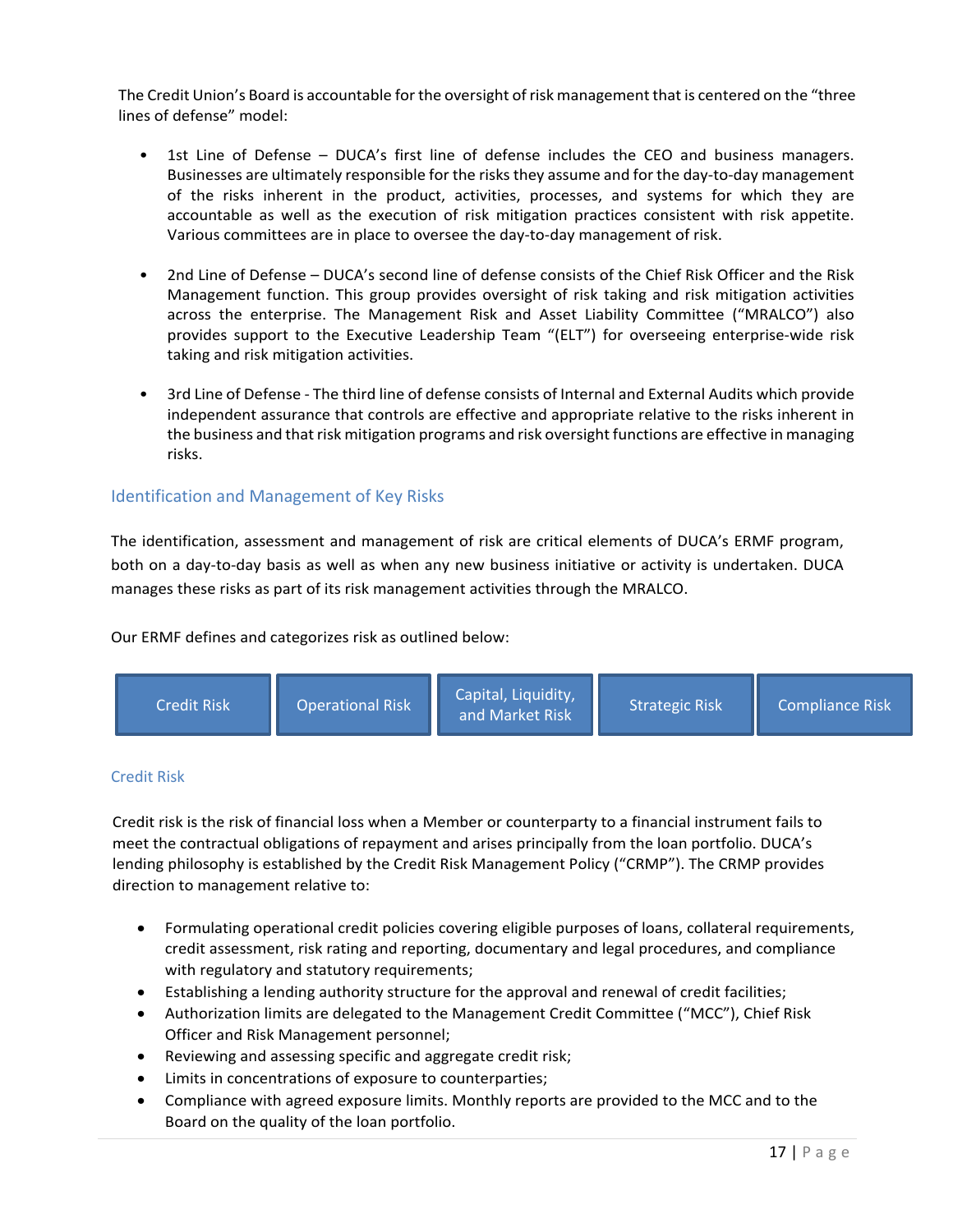### Operational Risk

Operational risk is the risk of loss resulting from inadequate or failed human performance, processes or technology. DUCA is exposed to a broad range of operational risks including talent acquisition, retention, performance and succession, technology/systems failures, fraud/theft/misappropriation of assets, business disruption, information/privacy/fiduciary breaches or failed transaction processing. The failure to manage operational risk can result in direct or indirect financial loss, reputational impact, regulatory censure and penalties, or failure in the management of other risks.

DUCA manages operational risk through its policies, procedures and internal controls related to human resources, information technology development and change management and business operations. Complementing these policies, procedures and internal controls, are teams that focus on the enterprisewide management of specific operational risks such as financial crime, business continuity/disaster recovery, privacy and confidentiality, vendor management, project management, and information security and information technology governance. These teams have developed specific programs, policies, standards and methodologies to support the management of operational risk.

### Capital, Liquidity and Market Risk

1. Capital Risk

The Internal Capital Adequacy Assessment Process ("ICAAP") provides a framework for evaluating and determining the amount of capital required to manage through unexpected losses arising from adverse economic and operational conditions. Modelling and stress testing, applied to both near- and longer-term planning, forecasting and strategic objectives, is a key component of the ICAAP. The ICAAP includes: calculation of required capital levels based on the financial plan for the upcoming fiscal year, application of stress testing related to key identified risks using sensitivity analysis to determine capital impacts under different scenarios, assessment of internal capital targets for reasonableness relative to the regulatory capital requirements and projection of capital levels over multiple years. The ICAAP is reviewed, approved by the Board, and submitted to FSRA annually.

Application of the ICAAP in 2019 confirmed that DUCA's capital levels are sufficient. The Credit Union does expect higher levels of asset growth in the future and will proactively manage its capital to ensure capital sufficiency on an ongoing basis.

2. Liquidity Risk

Liquidity is the ability of a credit union to generate or obtain sufficient cash or its equivalents in a timely manner at a reasonable price to meet its commitments as they fall due. Liquidity risk arises from a credit union's potential inability to meet both expected and unexpected current and future cash flow and collateral needs without affecting daily operations or its financial condition. A credit union's obligations, and the funding sources used to meet them, depend significantly on its business mix, balance sheet structure, and the cash flow profiles of its on- and off-balance obligations. These include funding mismatches, market constraints on the ability to convert assets into cash or in accessing sources of funds, and contingent liquidity events, such as finding additional funds for undrawn loan commitments or replacing maturing liabilities.

The Credit Union's liquidity management framework is designed to ensure that adequate sources of reliable and cost-effective cash or its equivalents are continually available to satisfy its current and prospective financial commitments under normal and contemplated stress conditions.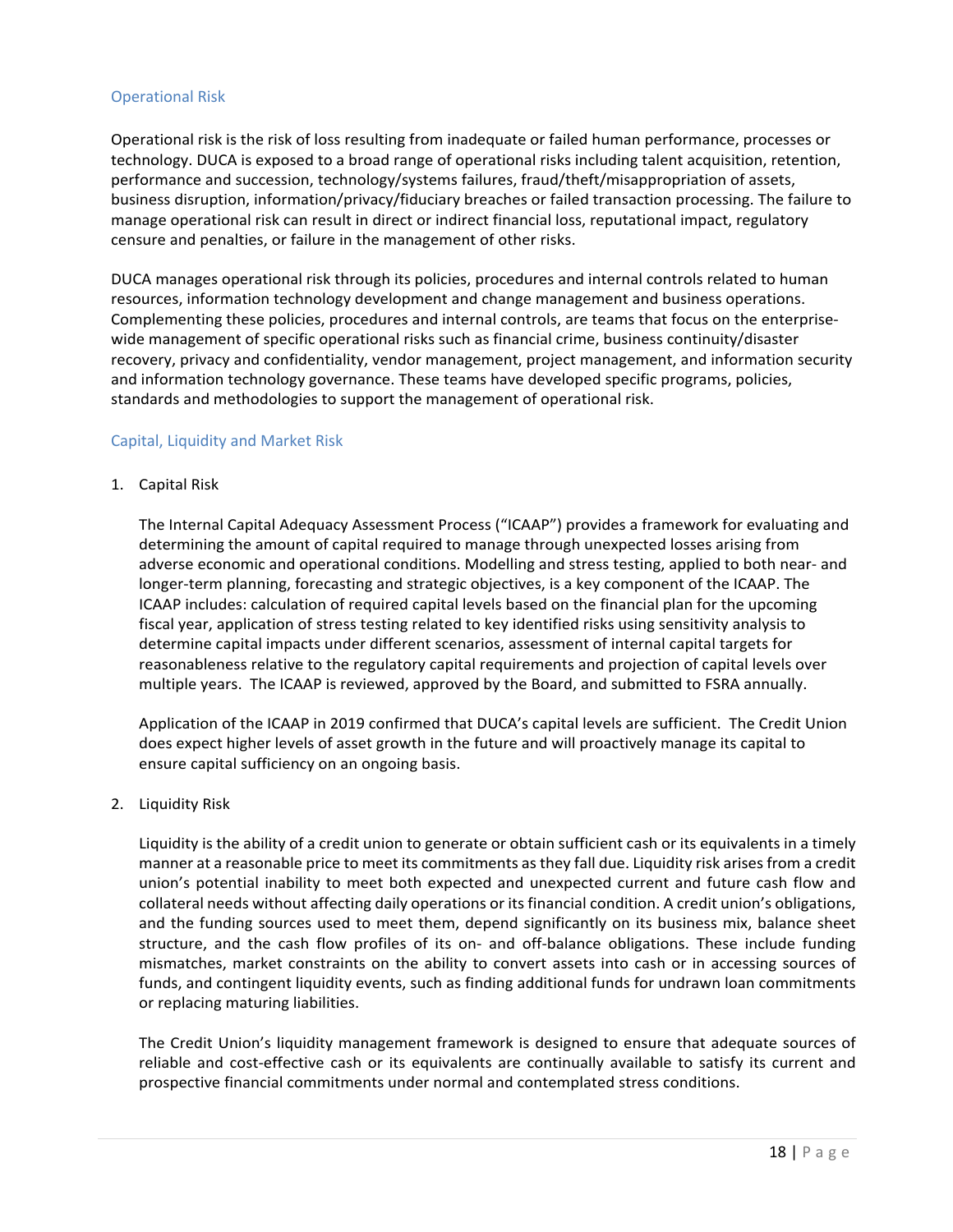The Credit Union agrees to maintain at least 6% of its assets on deposit with Central 1 to retain its Membership. As at December 31, 2019, 6.0% of the Credit Union's total assets was \$243,387, which is included in both investments and cash and cash equivalents. At December 31, 2019, the Credit Union was compliant with this requirement.

Provisions of the Act require the Credit Union to maintain a prudent amount of liquid assets in order to meet Member withdrawals, which includes the Liquidity Coverage Ratio ["LCR"], Net Cumulative Cash Flow ["NCCF"], and Net Stable Funding Ratio ["NSFR"]. In addition, the Credit Union also maintains an Internal Liquidity Ratio ["ILR"].

The Credit Union manages liquidity risk by:

- Continuously monitoring actual daily cash flows and longer-term forecasted cash flows;
- Monitoring the maturity profiles of financial assets and liabilities;
- Maintaining adequate reserves, liquidity support facilities and reserve borrowing facilities; and
- Monitoring the internal liquidity ratio daily.

The LCR is a measure that aims to ensure that the Credit Union has an adequate stock of unencumbered high quality liquid assets ["HQLA"] that can be converted into cash at little or no loss of value, to meet its liquidity needs for a 30-calendar day liquidity stress scenario. At a minimum, the stock of unencumbered HQLA should enable the institution to survive until day 30 of the stress scenario, by which time it is assumed that appropriate corrective actions can be taken by Management. DUCA's LCR at December 31, 2019 was 223% (2018 - 1,620%) compared with a regulatory minimum of 100%. The decrease in LCR is mainly due to \$550 million High Interest Savings Promotion accounts which matured on January 31, 2020.

The NCCF is a liquidity metric that measures the Credit Union's survival horizon based on its net cumulative cash flows. It identifies potential future funding mismatches between contractual inflows and outflows for various time bands over and up to a 12-month time horizon. DUCA's NCCF at December 31, 2019 was 110% (2018 - 266%) coverage over 12 months compared with a policy minimum of 100% coverage over 12 months.

The NSFR is a standard that will require credit unions to maintain a stable funding profile in relation to the composition of their assets and off-balance sheet activities. A sustainable funding structure is intended to reduce the likelihood that disruptions to a credit union's regular sources of funding will erode its liquidity position in a way that would increase the risk of its failure and potentially lead to broader systemic stress. The NSFR aims to limit over-reliance on short-term wholesale funding, encourages better assessment of funding risk across all on- and off-balance sheet items, and promotes funding stability. DUCA's NSFR at December 31, 2019 was 167% (2018 -167%) compared with a regulatory minimum of 100%.

In addition, DUCA has an ILR metric to ensure that the Credit Union has an adequate stock of unencumbered HQLA that can be converted into cash at little or no loss of value, to meet its liquidity needs based on total deposits and borrowings. DUCA's ILR at December 31, 2019 was 12.2% (2018 - 16.70%) compared with a policy minimum of 10%.

3. Market Risk

Market risk is the risk that the fair value or future cash flows of a financial instrument will fluctuate as a result of market factors. Market factors include three types of risk: interest rate risk, currency risk and equity risk.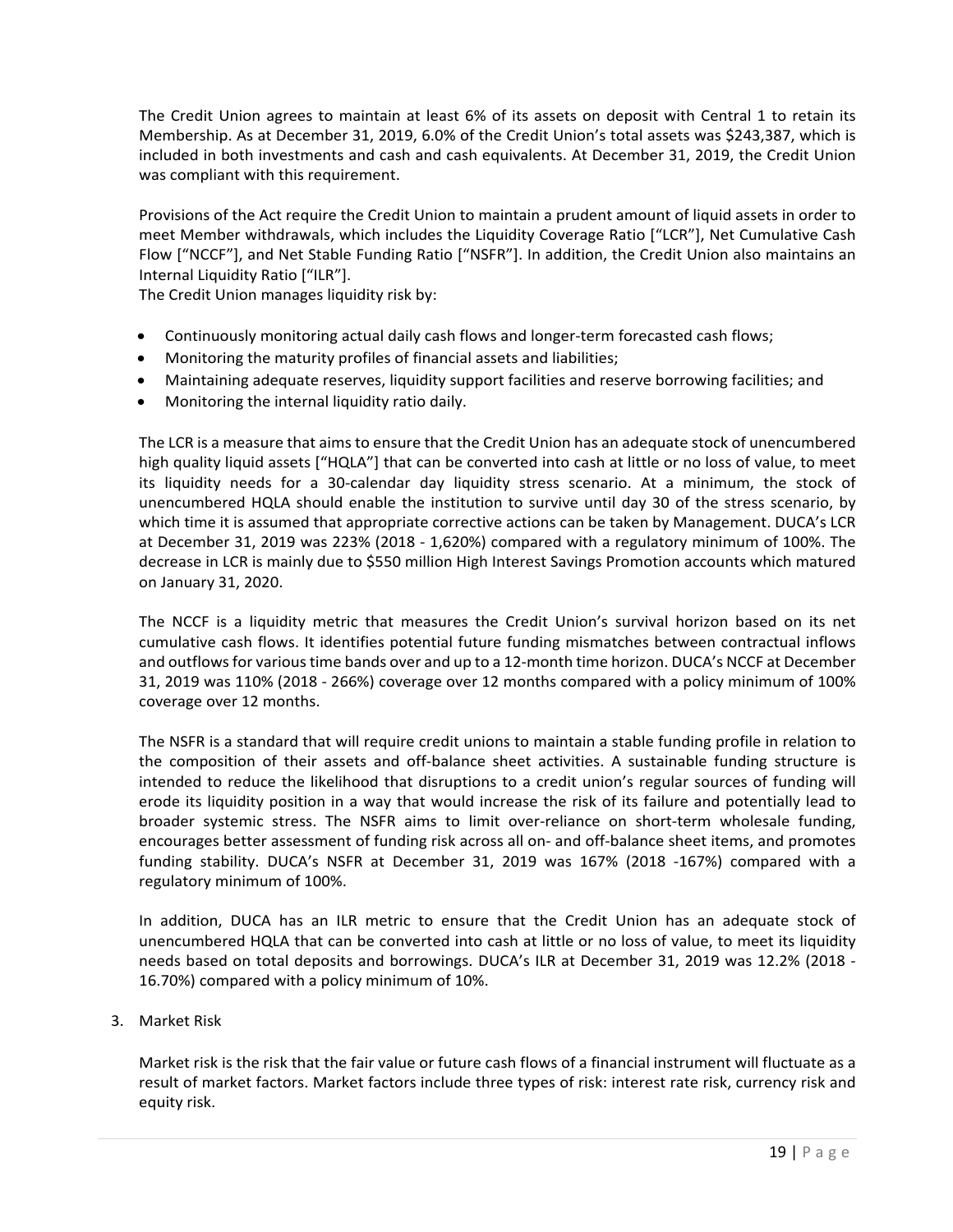### [i] Interest rate risk

Interest rate risk is the potential for financial loss caused by fluctuations in fair value or future cash flows of financial instruments because of changes in market interest rates. The Credit Union is exposed to this risk through traditional banking activities, such as deposit taking and lending and on its investments.

The Credit Union's goal is to manage the interest rate risk of the statement of financial position to a target level. The Credit Union continually monitors the effectiveness of its interest rate mitigation activities.

The Credit Union's interest rate risk position is measured monthly. Measurement of risk is based on rates charged to Members, as well as rates paid to depositors. Schedules of matching and interest rate vulnerability are regularly prepared and monitored by Credit Union Management and reported to FSRA in accordance with the Credit Union's policy. This policy has been approved by the Board of Directors and filed with FSRA by Credit Union regulations. For the year ended December 31, 2019 and December 31, 2018, the Credit Union was in compliance with this policy.

#### [ii] Currency risk

Currency risk relates to the Credit Union operating in different currencies and converting non-Canadian earnings at different points in time at different foreign exchange levels when adverse changes in foreign currency exchange rates occur.

The Credit Union's currency risk position is measured daily. Measurement of risk is based on rates charged to clients, as well as currency purchase costs. The Credit Union's exposure to changes in currency exchange rates shall be controlled by limiting the unhedged foreign currency exposure to the lesser of \$1,000 or 5% of total Member foreign currency deposits in Canadian funds. For the year ended December 31, 2019, the Credit Union's exposure to foreign exchange risk is within policy.

#### [iii] Equity risk

Equity risk is the uncertainty associated with the valuation of assets arising from changes in equity markets. The Credit Union is exposed to this risk through its equity holdings.

The Credit Union's portfolio includes unlisted Canadian and U.S. stocks, comprising investments in Central 1 and SoFi. The total investment in preferred shares and dividend-bearing equities cannot exceed the lesser of \$15,000 or 1% of assets, excluding the Credit Union's investment in Central 1 and SoFi. For the year ended December 31, 2019, the Credit Union's exposure to equity risk is within policy.

#### Strategic Risk

Strategic risk is the risk that DUCA is unable to identify and adapt to changes in the business environment and/or is unable to implement appropriate business plans and strategies.

DUCA manages its strategic risk through its strategic planning process. The ELT, led by the CEO is responsible for developing and recommending strategies and operational plans, which address key industry, competitive, and consumer trends as well as the Credit Union's key areas of strength and limitation. Strategies and plans are developed by the ELT to align with the overarching strategic direction set by the Board. To set direction and review progress, the Board provides input to, approves, and reviews annual strategic and operational plans, and evaluates performance toward goals and objectives.